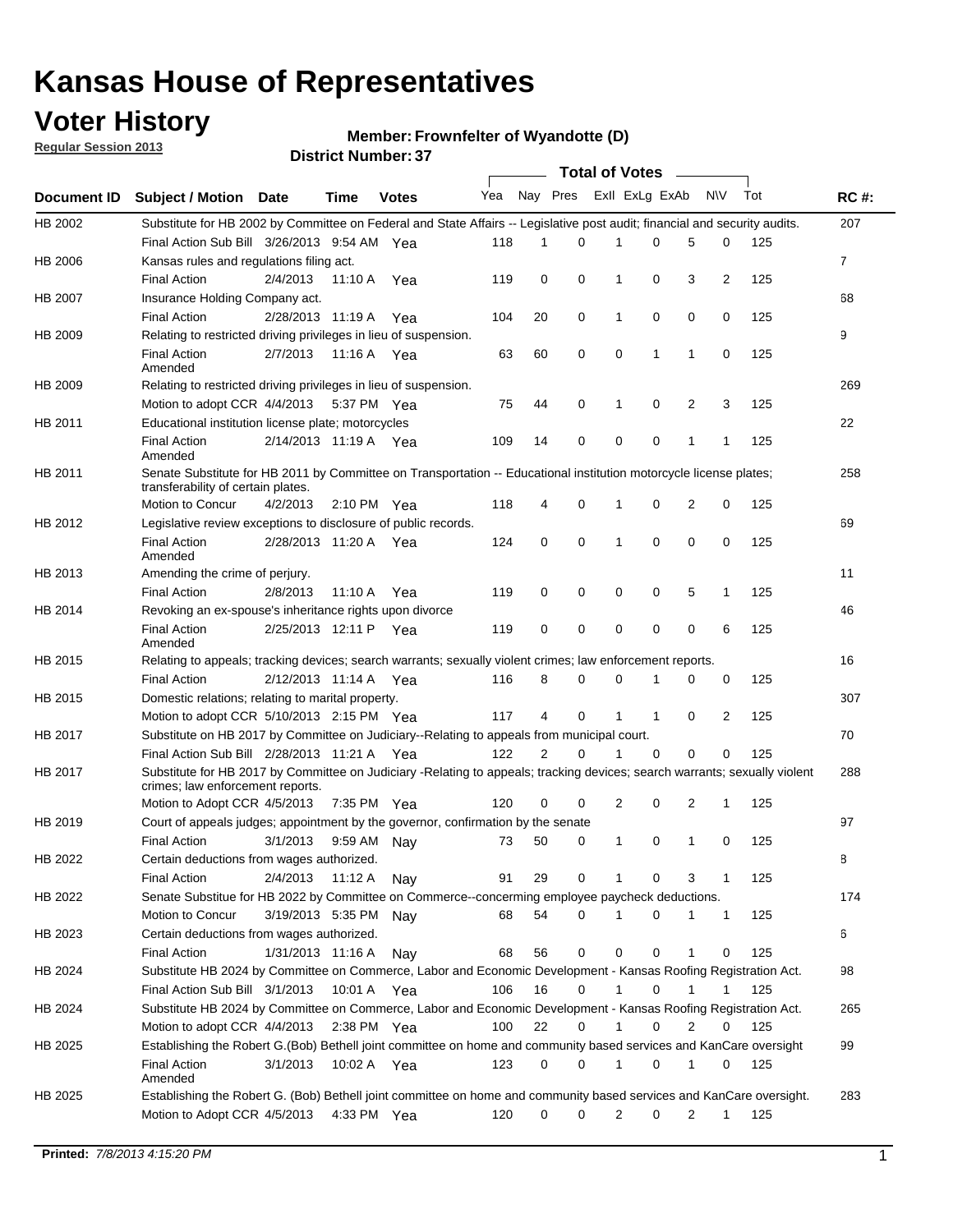## **Voter History**

**Regular Session 2013**

#### **Member: Frownfelter of Wyandotte (D)**

|                    |                                                                                                                                                                                                                                                        |                        |         |              |     |             | <b>Total of Votes</b> |                |                |   |           |     |             |
|--------------------|--------------------------------------------------------------------------------------------------------------------------------------------------------------------------------------------------------------------------------------------------------|------------------------|---------|--------------|-----|-------------|-----------------------|----------------|----------------|---|-----------|-----|-------------|
| <b>Document ID</b> | <b>Subject / Motion Date</b>                                                                                                                                                                                                                           |                        | Time    | <b>Votes</b> | Yea | Nay Pres    |                       |                | Exll ExLg ExAb |   | <b>NV</b> | Tot | <b>RC#:</b> |
| HB 2028            | Providing for venue in Shawnee County District Court in certain forfeiture proceedings                                                                                                                                                                 |                        |         |              |     |             |                       |                |                |   |           |     | 12          |
|                    | <b>Final Action</b><br>Amended                                                                                                                                                                                                                         | 2/8/2013               |         | 11:12 A Yea  | 119 | 1           | $\Omega$              | 0              | 0              | 5 | 0         | 125 |             |
| HB 2028            | Providing for venue in Shawnee County District Court in certain forfeiture proceedings                                                                                                                                                                 |                        |         |              |     |             |                       |                |                |   |           |     | 199         |
|                    | Motion to Concur                                                                                                                                                                                                                                       | 3/25/2013 9:36 AM Yea  |         |              | 120 | 0           | 0                     | 2              | 0              | 2 | 1         | 125 |             |
| HB 2030            | Creating wounded warrior deer hunting permits for injured combat veterans.                                                                                                                                                                             |                        |         |              |     |             |                       |                |                |   |           |     | 25          |
|                    | <b>Final Action</b><br>Amended                                                                                                                                                                                                                         | 2/15/2013 11:16 A      |         | Yea          | 115 | 0           | 0                     | 2              | 2              | 3 | 3         | 125 |             |
| HB 2033            | Concerning the regulation of knives                                                                                                                                                                                                                    |                        |         |              |     |             |                       |                |                |   |           |     | 143         |
|                    | <b>Final Action</b>                                                                                                                                                                                                                                    | 3/7/2013               | 12:12 P | Nav          | 93  | 28          | 0                     | 1              | 0              | 3 | 0         | 125 |             |
| HB 2033            | Concerning the regulation of knives.                                                                                                                                                                                                                   |                        |         |              |     |             |                       |                |                |   |           |     | 270         |
|                    | Motion to adopt CCR 4/4/2013                                                                                                                                                                                                                           |                        | 5:43 PM | Nav          | 95  | 26          | 0                     |                | 0              | 3 | 0         | 125 |             |
| HB 2034            | Human trafficking; crimes of commercial sexual exploitation of a child, selling sexual relations, promoting the sale of sexual<br>relations and buying sexual relations; children in need of care; staff secure faciliies.                             |                        |         |              |     |             |                       |                |                |   |           |     | 17          |
|                    | <b>Final Action</b><br>Amended                                                                                                                                                                                                                         | 2/12/2013 11:16 A Yea  |         |              | 124 | $\Omega$    | 0                     | 0              | 1              | 0 | 0         | 125 |             |
| HB 2034            | S Sub for HB 2034 by Committee on Judiciary - Human trafficking; crimes of commercial sexual exploitation of a child, selling<br>sexual relations, promoting the sale of sexual relations and buying sexual relations; children in need of care; staff |                        |         |              |     |             |                       |                |                |   |           |     | 282         |
|                    | Motion to Adopt CCR 4/5/2013 4:18 PM Yea                                                                                                                                                                                                               |                        |         |              | 120 | $\Omega$    | 0                     | 2              | 0              | 2 | 1         | 125 |             |
| HB 2035            | Cities; experience requirements for plumbers, electricians and certain mechanical contractors.                                                                                                                                                         |                        |         |              |     |             |                       |                |                |   |           |     | 29          |
|                    | <b>Final Action</b>                                                                                                                                                                                                                                    | 2/18/2013 11:16 A      |         | Yea          | 117 | 2           | 0                     | 2              | 0              | 4 | 0         | 125 |             |
| HB 2037            | Public property; religious displays; other displays.                                                                                                                                                                                                   |                        |         |              |     |             |                       |                |                |   |           |     | 176         |
|                    | <b>Final Action</b>                                                                                                                                                                                                                                    | 3/20/2013 10:27 A      |         | Yea          | 120 | 3           | 0                     | 1              | 0              | 1 | 0         | 125 |             |
| HB 2041            | Criminal history record information; definition; municipal court reporting; district court reporting.                                                                                                                                                  |                        |         |              |     |             |                       |                |                |   |           |     | 19          |
|                    | <b>Final Action</b>                                                                                                                                                                                                                                    | 2/13/2013 11:23 A      |         | Yea          | 119 | 3           | 0                     | 0              | 0              | 3 | 0         | 125 |             |
| HB 2042            | Appraisal of property for taxation purposes; appeals; changes.                                                                                                                                                                                         |                        |         |              |     |             |                       |                |                |   |           |     | 158         |
|                    | <b>Final Action</b><br>Amended                                                                                                                                                                                                                         | 3/18/2013 11:19 A      |         | Yea          | 109 | 12          | 0                     | $\overline{2}$ | 0              | 2 | 0         | 125 |             |
| HB 2043            | Aggravated battery; driving under the influence.                                                                                                                                                                                                       |                        |         |              |     |             |                       |                |                |   |           |     | 100         |
|                    | <b>Final Action</b><br>Amended                                                                                                                                                                                                                         | 3/1/2013               |         | 10:03 A Yea  | 123 | $\mathbf 0$ | 0                     | 1              | 0              |   | 0         | 125 |             |
| HB 2043            | Senate Substitute for HB 2043 by Committee on Judiciary - Attorney general; duties and responsibilities; notice of intent to<br>seek the death penalty.                                                                                                |                        |         |              |     |             |                       |                |                |   |           |     | 271         |
|                    | Motion to adopt CCR 4/4/2013                                                                                                                                                                                                                           |                        |         | 5:48 PM Yea  | 121 | 0           | 0                     |                | 0              | 3 | 0         | 125 |             |
| HB 2044            | Increasing the penalty for a person who distributes a controlled substance that causes great bodily harm or death.                                                                                                                                     |                        |         |              |     |             |                       |                |                |   |           |     | 101         |
|                    | <b>Final Action</b><br>Amended                                                                                                                                                                                                                         | 3/1/2013               | 10:05 A | Yea          | 112 | 11          | 0                     |                | 0              |   | 0         | 125 |             |
| HB 2047            | Requiring certain municipalities to vote to increase property tax revenues over previous year when such increase exceeds<br>inflation; publication.                                                                                                    |                        |         |              |     |             |                       |                |                |   |           |     | 186         |
|                    | <b>Final Action</b><br>Amended                                                                                                                                                                                                                         | 3/21/2013 11:29 A ExAb |         |              | 68  | 53          | 0                     |                | 0              | 3 | 0         | 125 |             |
| HB 2049            | Kansas department of agriculture; increasing certain fees and eliminating sunsets on various program fees.                                                                                                                                             |                        |         |              |     |             |                       |                |                |   |           |     | 59          |
|                    | Final Action<br>Amended                                                                                                                                                                                                                                | 2/27/2013 12:23 P Yea  |         |              | 77  | 46          | 0                     | 1              | 0              | 1 | 0         | 125 |             |
| HB 2049            | Kansas department of agriculture; increasing certain fees; concerning sunsets on various program fees.                                                                                                                                                 |                        |         |              |     |             |                       |                |                |   |           |     | 324         |
|                    | Motion to adopt CCR 6/2/2013                                                                                                                                                                                                                           |                        |         | 12:28 A ExAb | 45  | 64          | 0                     | 1              | 0              | 6 | 9         | 125 |             |
| HB 2050            | Agriculture; agricultural chemical registration; pesticide business liablity insurance; repeal of the Kansas agricultural liming<br>materials act.                                                                                                     |                        |         |              |     |             |                       |                |                |   |           |     | 60          |
|                    | <b>Final Action</b><br>Amended                                                                                                                                                                                                                         | 2/27/2013 12:25 P      |         | Yea          | 103 | 20          | 0                     | 1              | 0              | 1 | 0         | 125 |             |
| HB 2051            | Substitute for HB 2051 by Committee on Agriculture and Natural Resources--Amending provisions relating to dams,<br>obstructions, sstreams and water flex accounts and transfer permits.                                                                |                        |         |              |     |             |                       |                |                |   |           |     | 50          |
|                    | Final Action Sub Bill 2/26/2013 2:12 PM Nay                                                                                                                                                                                                            |                        |         |              | 117 | 2           | 0                     | 0              | 0              | 0 | 6         | 125 |             |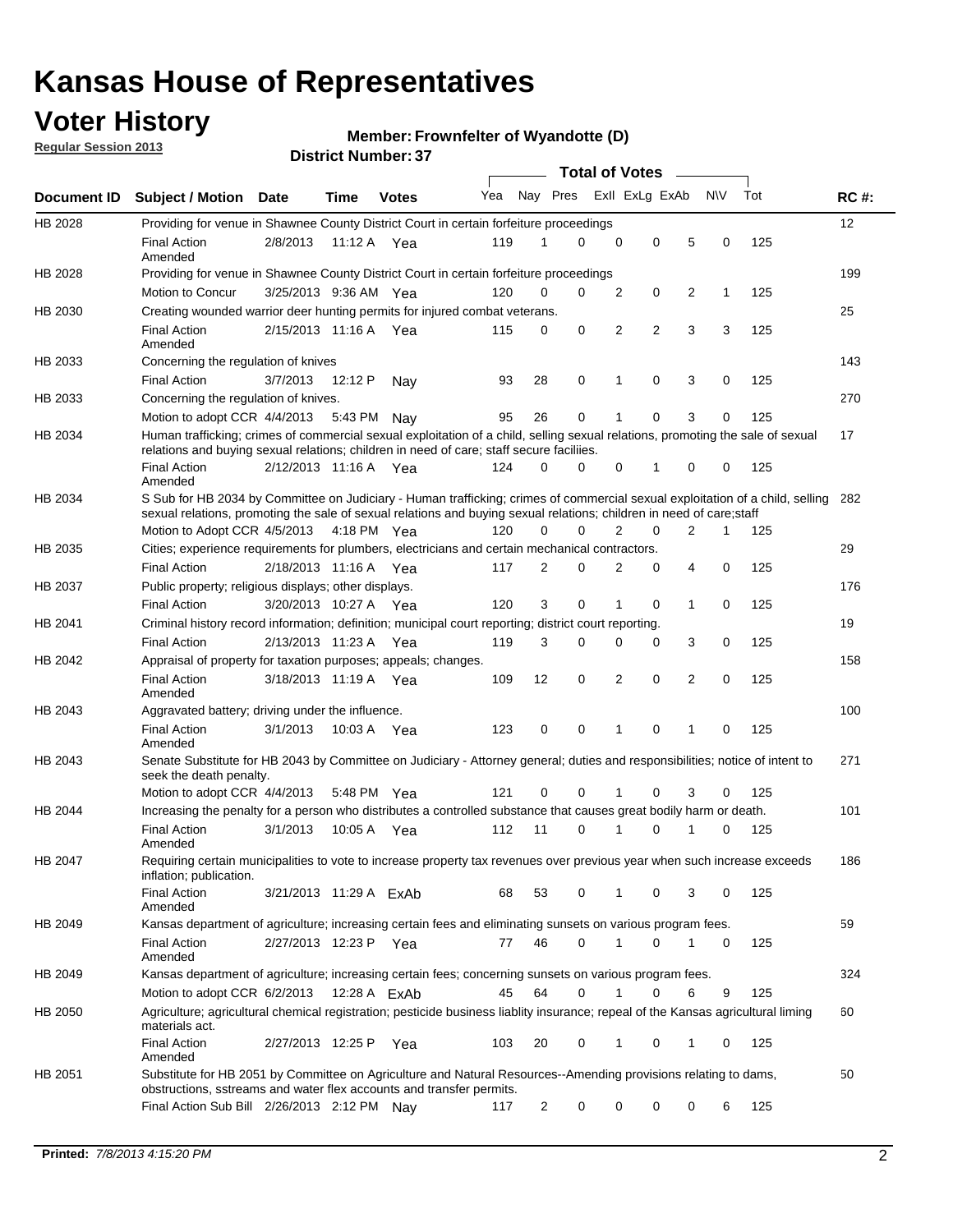## **Voter History**

**Member: Frownfelter of Wyandotte (D)** 

**Regular Session 2013**

|             |                                                                                                                                                                                                                                          |                       |             | וט ו ושנווווטרו ויטוווט |     |                |          | <b>Total of Votes</b> |                | $\sim$         |                |                |     |             |
|-------------|------------------------------------------------------------------------------------------------------------------------------------------------------------------------------------------------------------------------------------------|-----------------------|-------------|-------------------------|-----|----------------|----------|-----------------------|----------------|----------------|----------------|----------------|-----|-------------|
| Document ID | <b>Subject / Motion Date</b>                                                                                                                                                                                                             |                       | <b>Time</b> | <b>Votes</b>            | Yea |                | Nay Pres |                       | Exll ExLg ExAb |                |                | <b>NV</b>      | Tot | <b>RC#:</b> |
| HB 2052     | Discharging a firearm inside or into a city; unlawful acts; exceptions.                                                                                                                                                                  |                       |             |                         |     |                |          |                       |                |                |                |                |     | 155         |
|             | <b>Final Action</b><br>Amended                                                                                                                                                                                                           | 3/14/2013 11:20 A Yea |             |                         | 121 | $\overline{2}$ | 0        |                       | 0              | 0              | $\overline{2}$ | 0              | 125 |             |
| HB 2052     | Senate Substitute for HB 2052 by Committee on Federal and State Affairs - Concerning firearms; personal and family<br>protection act; concealed handguns in public building; other changes; unlawful discharge of a firearm inside city. |                       |             |                         |     |                |          |                       |                |                |                |                |     | 300         |
|             | Motion to Adopt CCR 4/5/2013 10:24 P Yea                                                                                                                                                                                                 |                       |             |                         | 104 | 16             | $\Omega$ |                       | 2              | 0              | 2              | 1              | 125 |             |
| HB 2055     | Personal and Familly Protection Act; public buildings; adequate security.                                                                                                                                                                |                       |             |                         |     |                |          |                       |                |                |                |                |     | 156         |
|             | <b>Final Action</b><br>Amended                                                                                                                                                                                                           | 3/14/2013 11:26 A Yea |             |                         | 84  | 38             | 0        |                       | 0              | 0              | 2              | 1              | 125 |             |
| HB 2057     | Concerning property taxation; relating to county appraisers; appointing interim appraiser.                                                                                                                                               |                       |             |                         |     |                |          |                       |                |                |                |                |     | 208         |
|             | <b>Final Action</b>                                                                                                                                                                                                                      | 3/26/2013 9:55 AM Yea |             |                         | 119 | 0              | 0        |                       | $\mathbf{1}$   | 0              | 5              | 0              | 125 |             |
| HB 2058     | Taxation of helium and certain other gases under mineral severance tax, and prohibition of certain refunds related thereto.                                                                                                              |                       |             |                         |     |                |          |                       |                |                |                |                |     | 159         |
|             | <b>Final Action</b>                                                                                                                                                                                                                      | 3/18/2013 11:21 A Yea |             |                         | 119 | 2              | 0        |                       | $\overline{2}$ | $\Omega$       | 2              | $\Omega$       | 125 |             |
| HB 2059     | Income tax deductions and modifications and severance tax exemptions; basis of partner's interest and shareholder's stock;<br>statutory clarification.                                                                                   |                       |             |                         |     |                |          |                       |                |                |                |                |     | 14          |
|             | <b>Final Action</b><br>Amended                                                                                                                                                                                                           | 2/11/2013 11:42 A     |             | Yea                     | 122 | 2              | 0        |                       | 0              | 0              | 1              | 0              | 125 |             |
| HB 2059     | Income tax deductions and modifications and severance tax exemptions; basis of partner's interest and shareholder's stock;<br>statutory clarification.                                                                                   |                       |             |                         |     |                |          |                       |                |                |                |                |     | 293         |
|             | <b>Motion to Concur</b>                                                                                                                                                                                                                  | 4/5/2013              | 8:14 PM     | Nav                     | 0   | 120            | 0        |                       | 2              | 0              | $\overline{2}$ | 1              | 125 |             |
| HB 2059     | Income tax rates, deductions and credits; rural opportunity zones; sales tax rates and distribution of revenue; severance tax;<br>and property tax exemptions for IRB property and property damaged by natural disaster.                 |                       |             |                         |     |                |          |                       |                |                |                |                |     | 322         |
|             | Motion to adopt CCR 6/2/2013                                                                                                                                                                                                             |                       |             | 12:11 A ExAb            | 69  | 45             | 0        |                       | $\mathbf{1}$   | $\Omega$       | 6              | 4              | 125 |             |
| HB 2060     | Prohibiting certain confined persons from receiving food sales tax refunds and homestead property tax refunds.                                                                                                                           |                       |             |                         |     |                |          |                       |                |                |                |                |     | 10          |
|             | <b>Final Action</b><br>Amended                                                                                                                                                                                                           | 2/7/2013              | 11:18 A     | Yea                     | 123 | $\mathbf 0$    | 0        |                       | $\Omega$       | 1              | 1              | 0              | 125 |             |
| HB 2065     | Creating the crime of home improvement fraud.                                                                                                                                                                                            |                       |             |                         |     |                |          |                       |                |                |                |                |     | 20          |
|             | <b>Final Action</b><br>Amended                                                                                                                                                                                                           | 2/13/2013 11:26 A Yea |             |                         | 106 | 16             | 0        |                       | $\mathbf 0$    | 0              | 3              | 0              | 125 |             |
| HB 2066     | Physical therapists; evaluation and treatment of patients.                                                                                                                                                                               |                       |             |                         |     |                |          |                       |                |                |                |                |     | 26          |
|             | <b>Final Action</b><br>Amended                                                                                                                                                                                                           | 2/15/2013 11:18 A     |             | Nav                     | 98  | 16             | 0        |                       | 2              | $\overline{2}$ | 3              | 4              | 125 |             |
| HB 2067     | Board of nursing; assistant attorneys general.                                                                                                                                                                                           |                       |             |                         |     |                |          |                       |                |                |                |                |     | 15          |
|             | <b>Final Action</b>                                                                                                                                                                                                                      | 2/11/2013 11:44 A Yea |             |                         | 123 | 1              | 0        |                       | 0              | 0              | 1              | 0              | 125 |             |
| HB 2069     | Public policy; certain city ordinances and county resolutions declared void.                                                                                                                                                             |                       |             |                         |     |                |          |                       |                |                |                |                |     | 102         |
|             | <b>Final Action</b><br>Amended                                                                                                                                                                                                           | 3/1/2013              | 10:06 A     | Nav                     | 92  | 31             | 0        |                       | 1              | $\Omega$       | 1              | $\mathbf 0$    | 125 |             |
| HB 2069     | Public policy; certain city ordinances and county resolutions declared void.                                                                                                                                                             |                       |             |                         |     |                |          |                       |                |                |                |                |     | 292         |
|             | <b>Motion to Concur</b>                                                                                                                                                                                                                  | 4/5/2013              |             | 8:04 PM Nay             | 88  | 32             | 0        |                       | 2              | 0              | $\overline{2}$ | 1              | 125 |             |
| HB 2070     | Appearance bond conditions; surety and bounty hunter regulation.                                                                                                                                                                         |                       |             |                         |     |                |          |                       |                |                |                |                |     | 103         |
|             | <b>Final Action</b><br>Amended                                                                                                                                                                                                           | 3/1/2013              |             | 10:08 A Yea             | 122 | $\mathbf{1}$   | 0        |                       | $\mathbf{1}$   | 0              | 1              | 0              | 125 |             |
| HB 2074     | Cities and counties; solid waste disposal areas; restrictions.                                                                                                                                                                           |                       |             |                         |     |                |          |                       |                |                |                |                |     | 139         |
|             | <b>Emergency Final</b><br><b>Action Amend</b>                                                                                                                                                                                            | 3/1/2013              |             | 1:11 PM Yea             | 102 | 19             | 0        |                       | 1              | 0              | 1              | $\overline{2}$ | 125 |             |
| HB 2075     | Cities; qualifications and rehabilitation of abandoned property.                                                                                                                                                                         |                       |             |                         |     |                |          |                       |                |                |                |                |     | 61          |
|             | <b>Final Action</b><br>Amended                                                                                                                                                                                                           | 2/27/2013 12:27 P     |             | Yea                     | 72  | 51             | 0        |                       | 1              | 0              | 1              | 0              | 125 |             |
| HB 2077     | Granting professional licenses to military service members.<br><b>Final Action</b><br>Amended                                                                                                                                            | 2/26/2013 2:13 PM Yea |             |                         | 119 | 0              | 0        |                       | $\overline{2}$ | 0              | $\overline{2}$ | 2              | 125 | 51          |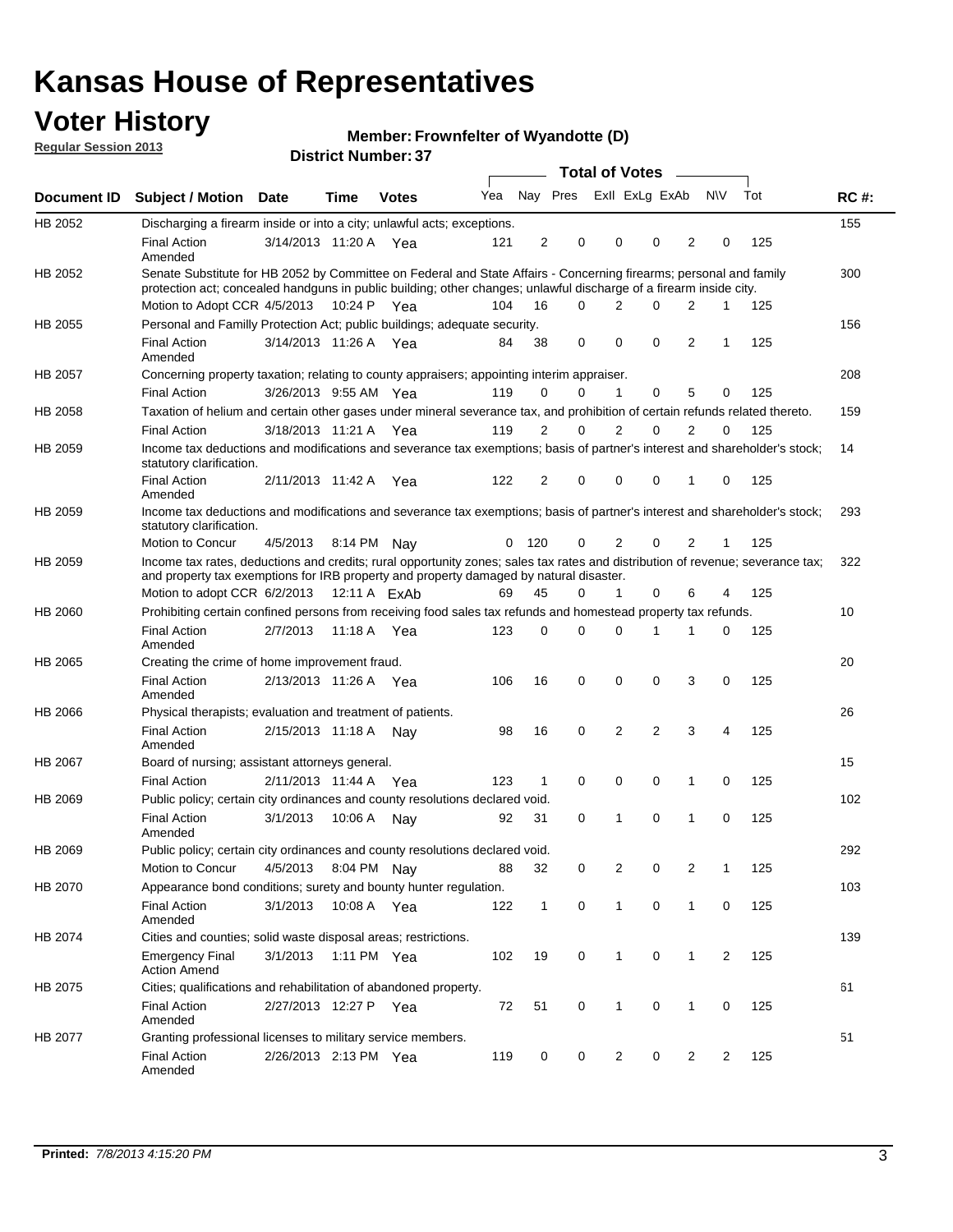## **Voter History**

**Member: Frownfelter of Wyandotte (D)** 

**Regular Session 2013**

|                    |                                                                                                                                                                                                       |                       |               | וט וסטוווטנו וזעוווט |              |                |   | <b>Total of Votes</b> |             | $\overline{\phantom{a}}$ |             |     |             |
|--------------------|-------------------------------------------------------------------------------------------------------------------------------------------------------------------------------------------------------|-----------------------|---------------|----------------------|--------------|----------------|---|-----------------------|-------------|--------------------------|-------------|-----|-------------|
| <b>Document ID</b> | <b>Subject / Motion Date</b>                                                                                                                                                                          |                       | <b>Time</b>   | <b>Votes</b>         | Yea Nay Pres |                |   | Exll ExLg ExAb        |             |                          | <b>NV</b>   | Tot | <b>RC#:</b> |
| HB 2078            | Authorizing certain licensing boards to accept education, training or experience completed in the military towards licensure in<br>this state.                                                        |                       |               |                      |              |                |   |                       |             |                          |             |     | 52          |
|                    | <b>Final Action</b><br>Amended                                                                                                                                                                        | 2/26/2013 2:14 PM Yea |               |                      | 119          | 0              | 0 | 2                     | 0           | 2                        | 2           | 125 |             |
| HB 2078            | Authorizing certain licensing boards to accept education, training or experience of military service members towards obtaining 275<br>licensure in this state.                                        |                       |               |                      |              |                |   |                       |             |                          |             |     |             |
|                    | Motion to adopt CCR 4/5/2013                                                                                                                                                                          |                       | 11:42 A       | Yea                  | 120          | 0              | 0 | $\overline{2}$        | 0           | 3                        | 0           | 125 |             |
| HB 2081            | Forfeiture of property related to violations of certain criminal acts.                                                                                                                                |                       |               |                      |              |                |   |                       |             |                          |             |     | 18          |
|                    | <b>Final Action</b><br>Amended                                                                                                                                                                        | 2/12/2013 11:17 A Yea |               |                      | 124          | 0              | 0 | $\Omega$              | 1           | 0                        | 0           | 125 |             |
| HB 2081            | Forfeiture of property related to violations of certain criminal acts.                                                                                                                                |                       |               |                      |              |                |   |                       |             |                          |             |     | 306         |
|                    | Motion to adopt CCR 5/10/2013 10:38 A                                                                                                                                                                 |                       |               | Yea                  | 121          | 0              | 0 | 1                     | 1           | 2                        | 0           | 125 |             |
| HB 2083            | Public employees relations boards; assessment of certain costs.                                                                                                                                       |                       |               |                      |              |                |   |                       |             |                          |             |     | 104         |
|                    | <b>Final Action</b><br>Amended                                                                                                                                                                        | 3/1/2013              | 10:09 A       | Nay                  | 87           | 36             | 0 | 1                     | $\mathbf 0$ | 1                        | $\mathbf 0$ | 125 |             |
| HB 2084            | Tax credits for community services contributions; youth apprenticeship and entrepreneurship.                                                                                                          |                       |               |                      |              |                |   |                       |             |                          |             |     | 105         |
|                    | <b>Final Action</b><br>Amended                                                                                                                                                                        | 3/1/2013              | 10:11 A       | Yea                  | 120          | 3              | 0 | 1                     | $\mathbf 0$ | 1                        | 0           | 125 |             |
| HB 2084            | Tax credits for community services contributions; youth apprenticeship and entrepreneurship.                                                                                                          |                       |               |                      |              |                |   |                       |             |                          |             |     | 316         |
|                    | Sub Motion to Concur 5/24/2013 9:33 AM Nav                                                                                                                                                            |                       |               |                      | 5            | - 109          | 0 |                       | 0           | 9                        | 1           | 125 |             |
| HB 2086            | Eligible infrastructure costs for tax increment financing and community improvement districts; bond repayment tax revenue<br>pledge requirements.                                                     |                       |               |                      |              |                |   |                       |             |                          |             |     | 160         |
|                    | <b>Final Action</b>                                                                                                                                                                                   | 3/18/2013 11:24 A     |               | Nav                  | 61           | 60             | 0 | 2                     | 0           | $\overline{2}$           | 0           | 125 |             |
| HB 2086            | Eligible infrastructure costs for tax increment financing and community improvement districts; bond repayment tax revenue<br>pledge requirements.                                                     |                       |               |                      |              |                |   |                       |             |                          |             |     | 173         |
|                    | <b>Final Action</b>                                                                                                                                                                                   | 3/19/2013 5:25 PM     |               | Yea                  | 81           | 41             | 0 | 1                     | 0           | 1                        | 1           | 125 |             |
| HB 2091            | Publication of delinquent personal property tax statements.                                                                                                                                           |                       |               |                      |              |                |   |                       |             |                          |             |     | 161         |
|                    | <b>Final Action</b><br>Amended                                                                                                                                                                        | 3/18/2013 11:25 A     |               | Nav                  | 81           | 40             | 0 | 2                     | 0           | $\overline{2}$           | 0           | 125 |             |
| HB 2093            | Amending the crime of identity theft.                                                                                                                                                                 |                       |               |                      |              |                |   |                       |             |                          |             |     | 106         |
|                    | <b>Final Action</b><br>Amended                                                                                                                                                                        | 3/1/2013              | 10:12 A       | Yea                  | 123          | 0              | 0 | 1                     | $\Omega$    | 1                        | 0           | 125 |             |
| HB 2093            | Senate Substitute for HB 2093 by Committee on Judiciary - Identity theft and identity fraud; unlawful acts concerning<br>computers; DNA testing and exculpatory evidence; murder in the first degree. |                       |               |                      |              |                |   |                       |             |                          |             |     | 289         |
|                    | Motion to Adopt CCR 4/5/2013 7:49 PM Yea                                                                                                                                                              |                       |               |                      | 118          | $\overline{2}$ | 0 | 2                     | 0           | 2                        | 1           | 125 |             |
| HB 2094            | Student electronic privacy at public and private postsecondary educational institutions.                                                                                                              |                       |               |                      |              |                |   |                       |             |                          |             |     | 164         |
|                    | <b>Final Action</b><br>Amended                                                                                                                                                                        | 3/19/2013 10:33 A     |               | Yea                  | 123          | 0              | 0 | 1                     | 0           | 1                        | 0           | 125 |             |
| HB 2096            | Local governmental entities and investment of public moneys.                                                                                                                                          |                       |               |                      |              |                |   |                       |             |                          |             |     | 23          |
|                    | <b>Final Action</b>                                                                                                                                                                                   | 2/14/2013 11:21 A     |               | Yea                  | 123          | 0              | 0 | 0                     | 0           | 1                        | 1           | 125 |             |
| HB 2099            | Insurance- updating certain statutory references.                                                                                                                                                     |                       |               |                      |              |                |   |                       |             |                          |             |     | 71          |
|                    | <b>Final Action</b><br>Amended                                                                                                                                                                        | 2/28/2013 11:23 A     |               | Yea                  | 124          | 0              | 0 | 1                     | 0           | 0                        | 0           | 125 |             |
| HB 2101            | Interstate transmission siting compact.                                                                                                                                                               |                       |               |                      |              |                |   |                       |             |                          |             |     | 209         |
|                    | <b>Final Action</b><br>Amended                                                                                                                                                                        | 3/26/2013 9:56 AM Yea |               |                      | 118          | $\mathbf{1}$   | 0 | 1                     | 0           | 5                        | 0           | 125 |             |
| HB 2105            | Substitute HB 2105 by Committee on Commerce, Labor and Economic Development - Employment security law.                                                                                                |                       |               |                      |              |                |   |                       |             |                          |             |     | 107         |
|                    | Final Action Sub Bill 3/1/2013                                                                                                                                                                        |                       | 10:13 A Nay   |                      | 88           | 35             | 0 |                       | 0           | 1                        | 0           | 125 |             |
| HB 2105            | Substitute HB 2105 by Committee on Commerce, Labor and Economic Development - Employment security law.                                                                                                |                       |               |                      |              |                |   |                       |             |                          |             |     | 298         |
|                    | Motion to adopt CCR 4/5/2013                                                                                                                                                                          |                       | 9:46 PM Nay   |                      | 89           | 31             | 0 | 2                     | 0           | 2                        | 1           | 125 |             |
| HB 2106            | Portable electronics insurance act.                                                                                                                                                                   |                       |               |                      |              |                |   |                       |             |                          |             |     | 133         |
|                    | <b>Emergency Final</b><br>Action                                                                                                                                                                      | 3/1/2013              | 1:03 PM $Yea$ |                      | 117          | 4              | 0 | $\mathbf{1}$          | 0           | 1                        | 2           | 125 |             |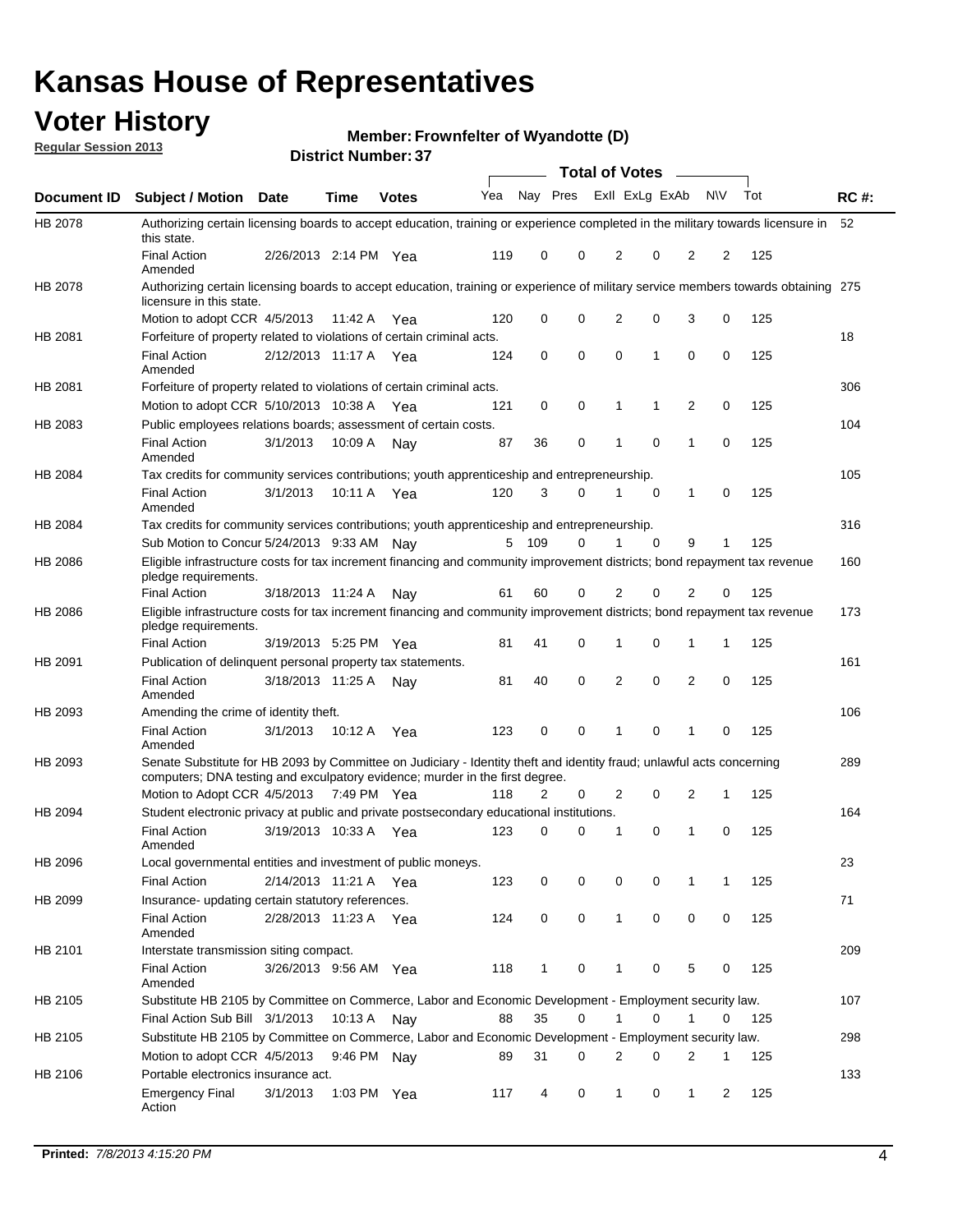## **Voter History**

**Member: Frownfelter of Wyandotte (D)** 

**Regular Session 2013**

|             |                                                                                                                                                                                                                                                                      |                       |             | וט הסעוווטרו ועוווסוע |     |                |             | <b>Total of Votes</b> |   | $\sim$         |                |     |             |
|-------------|----------------------------------------------------------------------------------------------------------------------------------------------------------------------------------------------------------------------------------------------------------------------|-----------------------|-------------|-----------------------|-----|----------------|-------------|-----------------------|---|----------------|----------------|-----|-------------|
| Document ID | <b>Subject / Motion Date</b>                                                                                                                                                                                                                                         |                       | <b>Time</b> | <b>Votes</b>          | Yea | Nay Pres       |             | Exll ExLg ExAb        |   |                | <b>NV</b>      | Tot | <b>RC#:</b> |
| HB 2107     | Insurance; enacting the electronic notice and document act.                                                                                                                                                                                                          |                       |             |                       |     |                |             |                       |   |                |                |     | 134         |
|             | <b>Emergency Final</b><br><b>Action Amend</b>                                                                                                                                                                                                                        | 3/1/2013              | 1:04 PM Yea |                       | 121 | 0              | 0           | 1                     | 0 | 1              | 2              | 125 |             |
| HB 2107     | Insurance; enacting the electronic notice and document act, return of premiums separate from the notice of adverse<br>underwriting decision, statutory updates, uninsurable health plan increase in lifetime limit, mandate lite, certain company<br>dividend plans. |                       |             |                       |     |                |             |                       |   |                |                |     | 281         |
|             | Motion to Adopt CCR 4/5/2013                                                                                                                                                                                                                                         |                       | 4:06 PM     | Nav                   | 69  | 50             | 0           | 2                     | 0 | 3              | $\mathbf{1}$   | 125 |             |
| HB 2109     | School finance; military pupil count.                                                                                                                                                                                                                                |                       |             |                       |     |                |             |                       |   |                |                |     | 108         |
|             | <b>Final Action</b>                                                                                                                                                                                                                                                  | 3/1/2013              | 10:15A      | Yea                   | 104 | 19             | 0           | 1                     | 0 | $\mathbf{1}$   | 0              | 125 |             |
| HB 2109     | Enacting the Kansas children's protection act.                                                                                                                                                                                                                       |                       |             |                       |     |                |             |                       |   |                |                |     | 277         |
|             | Motion to Adopt CCR 4/5/2013                                                                                                                                                                                                                                         |                       | 12:31 P     | Yea                   | 116 | $\overline{2}$ | 0           | 2                     | 0 | 3              | $\overline{2}$ | 125 |             |
| HB 2112     | Campaign finance; transfer of campaign money to another candidacy.                                                                                                                                                                                                   |                       |             |                       |     |                |             |                       |   |                |                |     | 72          |
|             | <b>Final Action</b><br>Amended                                                                                                                                                                                                                                       | 2/28/2013 11:25 A     |             | Nay                   | 95  | 29             | 0           | 1                     | 0 | 0              | 0              | 125 |             |
| HB 2114     | Debt setoff; collection assistance fee.                                                                                                                                                                                                                              |                       |             |                       |     |                |             |                       |   |                |                |     | 21          |
|             | <b>Final Action</b>                                                                                                                                                                                                                                                  | 2/13/2013 11:34 A     |             | Yea                   | 90  | 32             | 0           | 0                     | 0 | 3              | 0              | 125 |             |
| HB 2115     | Relating to the employment of retired judges and justices.                                                                                                                                                                                                           |                       |             |                       |     |                |             |                       |   |                |                |     | 73          |
|             | <b>Final Action</b>                                                                                                                                                                                                                                                  | 2/28/2013 11:27 A     |             | Yea                   | 124 | 0              | $\mathbf 0$ | 1                     | 0 | 0              | 0              | 125 |             |
| HB 2115     | Courts; employment of retired judges and justices; court debt setoff.                                                                                                                                                                                                |                       |             |                       |     |                |             |                       |   |                |                |     | 309         |
|             | Motion to Adopt CCR 5/14/2013 2:14 PM Yea                                                                                                                                                                                                                            |                       |             |                       | 100 | 13             | 0           | 1                     | 0 | 9              | $\overline{2}$ | 125 |             |
| HB 2118     | Preservation of historic property; environs authority deleted.                                                                                                                                                                                                       |                       |             |                       |     |                |             |                       |   |                |                |     | 62          |
|             | <b>Final Action</b>                                                                                                                                                                                                                                                  | 2/27/2013 12:30 P     |             | Yea                   | 99  | 24             | 0           | 1                     | 0 | $\mathbf{1}$   | 0              | 125 |             |
| HB 2120     | Updating provisions relating to the Kansas bureau of investigations DNA database.                                                                                                                                                                                    |                       |             |                       |     |                |             |                       |   |                |                |     | 109         |
|             | <b>Final Action</b><br>Amended                                                                                                                                                                                                                                       | 3/1/2013              | 10:16 A     | Yea                   | 121 | 2              | 0           | 1                     | 0 | 1              | 0              | 125 |             |
| HB 2120     | Updating provisions relating to DNA collection and DNA evidence; amending the definition of a bet for purposes of the Kansas 302<br>criminal code; sentencing for possession of a firearm during a drug felony                                                       |                       |             |                       |     |                |             |                       |   |                |                |     |             |
|             | Motion to adopt CCR 5/9/2013                                                                                                                                                                                                                                         |                       | 11:32 A Yea |                       | 74  | 49             | 0           |                       | 0 | 1              | 0              | 125 |             |
| HB 2122     | Real estate brokers and salespersons; licensing requirements; sales transaction requirements.                                                                                                                                                                        |                       |             |                       |     |                |             |                       |   |                |                |     | 37          |
|             | <b>Final Action</b><br>Amended                                                                                                                                                                                                                                       | 2/20/2013 11:13 A Yea |             |                       | 121 | 1              | 0           |                       | 0 | 2              | 0              | 125 |             |
| HB 2125     | Increasing real estate broker's and salesperson's license fees.                                                                                                                                                                                                      |                       |             |                       |     |                |             |                       |   |                |                |     | 38          |
|             | <b>Final Action</b>                                                                                                                                                                                                                                                  | 2/20/2013 12:16 P     |             | Yea                   | 71  | 50             | 1           | 0                     | 0 | 0              | 3              | 125 |             |
| HB 2128     | Open records act; exceptions.                                                                                                                                                                                                                                        |                       |             |                       |     |                |             |                       |   |                |                |     | 74          |
|             | <b>Final Action</b><br>Amended                                                                                                                                                                                                                                       | 2/28/2013 11:28 A     |             | Yea                   | 124 | 0              | 0           | 1                     | 0 | 0              | 0              | 125 |             |
| HB 2128     | Open records act; exceptions.                                                                                                                                                                                                                                        |                       |             |                       |     |                |             |                       |   |                |                |     | 259         |
|             | Motion to Concur                                                                                                                                                                                                                                                     | 4/3/2013              | 10:29 A     | Yea                   | 119 | 0              | 0           | 1                     | 0 | 3              | $\overline{2}$ | 125 |             |
| HB 2130     | Elections; petition circulators.                                                                                                                                                                                                                                     |                       |             |                       |     |                |             |                       |   |                |                |     | 30          |
|             | <b>Final Action</b>                                                                                                                                                                                                                                                  | 2/18/2013 11:17 A     |             | Yea                   | 118 | $\mathbf{1}$   | 0           | $\overline{c}$        | 0 | 4              | 0              | 125 |             |
| HB 2135     | Property tax exemption; military housing.                                                                                                                                                                                                                            |                       |             |                       |     |                |             |                       |   |                |                |     | 162         |
|             | <b>Final Action</b>                                                                                                                                                                                                                                                  | 3/18/2013 11:27 A     |             | Yea                   | 117 | 4              | 0           | $\overline{c}$        | 0 | $\overline{2}$ | 0              | 125 |             |
| HB 2138     | Repealing statutes related to oil and gas.                                                                                                                                                                                                                           |                       |             |                       |     |                |             |                       |   |                |                |     | 53          |
|             | <b>Final Action</b><br>Amended                                                                                                                                                                                                                                       | 2/26/2013 2:16 PM Yea |             |                       | 119 | 0              | 0           | 2                     | 0 | $\overline{2}$ | $\overline{2}$ | 125 |             |
| HB 2139     | Canceled warrants.                                                                                                                                                                                                                                                   |                       |             |                       |     |                |             |                       |   |                |                |     | 75          |
|             | <b>Final Action</b><br>Amended                                                                                                                                                                                                                                       | 2/28/2013 11:30 A     |             | Nay                   | 99  | 25             | 0           | 1                     | 0 | 0              | 0              | 125 |             |
| HB 2139     | Canceled warrants.                                                                                                                                                                                                                                                   |                       |             |                       |     |                |             |                       |   |                |                |     | 266         |
|             | Motion to Concur                                                                                                                                                                                                                                                     | 4/4/2013              | 2:40 PM     | Yea                   | 114 | 8              | 0           | 1                     | 0 | 2              | 0              | 125 |             |
| HB 2140     | Repealing K.S.A. 72-60b03                                                                                                                                                                                                                                            |                       |             |                       |     |                |             |                       |   |                |                |     | 39          |
|             | <b>Final Action</b>                                                                                                                                                                                                                                                  | 2/20/2013 12:17 P     |             | Yea                   | 122 | 0              | 0           | 0                     | 0 | 0              | 3              | 125 |             |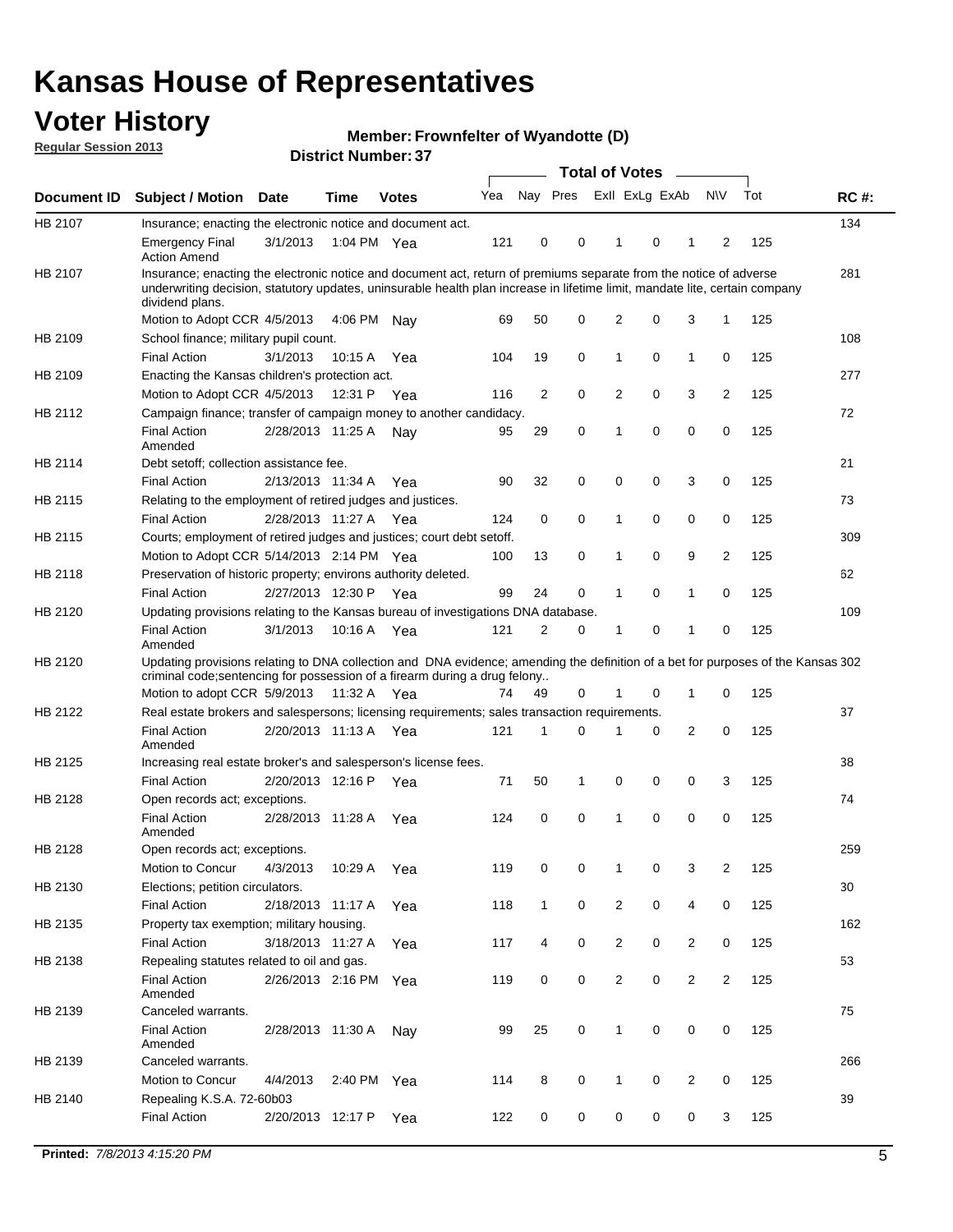**Voter History** 

**Member: Frownfelter of Wyandotte (D)** 

**Regular Session 2013**

|             |                                                                                                                                              |          |                       |              |     |    | <b>Total of Votes</b>   |              |   | $\overline{\phantom{0}}$ |     |     |             |
|-------------|----------------------------------------------------------------------------------------------------------------------------------------------|----------|-----------------------|--------------|-----|----|-------------------------|--------------|---|--------------------------|-----|-----|-------------|
| Document ID | <b>Subject / Motion Date</b>                                                                                                                 |          | Time                  | <b>Votes</b> | Yea |    | Nay Pres Exll ExLg ExAb |              |   |                          | N\V | Tot | <b>RC#:</b> |
| HB 2141     | Repealer; elections process for certain unified school districts.                                                                            |          |                       |              |     |    |                         |              |   |                          |     |     | 24          |
|             | <b>Final Action</b>                                                                                                                          |          | 2/14/2013 11:23 A     | Yea          | 123 | 0  | 0                       | 0            | 0 | 1                        | 1   | 125 |             |
| HB 2142     | Certain educational statutes concerning USD land transfers and higher education loan and grant programs.                                     |          |                       |              |     |    |                         |              |   |                          |     |     | 40          |
|             | <b>Final Action</b>                                                                                                                          |          | 2/20/2013 12:19 P     | Yea          | 122 | 0  | 0                       | 0            | 0 | 0                        | 3   | 125 |             |
| HB 2143     | Repealing outdated provisions relating to the purchase of certain real estate by the department of corrections.                              |          |                       |              |     |    |                         |              |   |                          |     |     | 34          |
|             | <b>Final Action</b>                                                                                                                          |          | 2/20/2013 11:09 A     | Yea          | 122 | 0  | 0                       |              | 0 | 2                        | 0   | 125 |             |
| HB 2144     | Repealing unnecessary statutes relating to juveniles.                                                                                        |          |                       |              |     |    |                         |              |   |                          |     |     | 76          |
|             | <b>Final Action</b>                                                                                                                          |          | 2/28/2013 11:32 A Yea |              | 124 | 0  | 0                       |              | 0 | 0                        | 0   | 125 |             |
| HB 2145     | Repealing K.S.A. 75-5028; concerning the sale of real estate by the secretary of transportation.                                             |          |                       |              |     |    |                         |              |   |                          |     |     | 35          |
|             | <b>Final Action</b>                                                                                                                          |          | 2/20/2013 11:11 A Yea |              | 122 | 0  | 0                       |              | 0 | 2                        | 0   | 125 |             |
| HB 2146     | Repealing the cancer drug repository program K.S.A. 2012 Supp. 65-1664 through 65-1667 and amending K.S.A. 2012 Supp. 77<br>65-1636.         |          |                       |              |     |    |                         |              |   |                          |     |     |             |
|             | <b>Final Action</b>                                                                                                                          |          | 2/28/2013 11:33 A     | Yea          | 124 | 0  | 0                       |              | 0 | 0                        | 0   | 125 |             |
| HB 2147     | Repealer; use of metric system on certain road signs and markers, moving of heavy vehicles on bridges or culverts, interstate 94<br>bridges. |          |                       |              |     |    |                         |              |   |                          |     |     |             |
|             | <b>Final Action</b>                                                                                                                          | 3/1/2013 |                       | 9:52 AM Yea  | 123 | 0  | 0                       | 1            | 0 | 1                        | 0   | 125 |             |
| HB 2148     | Repealers; postsecondary education scholarship provisions.                                                                                   |          |                       |              |     |    |                         |              |   |                          |     |     | 41          |
|             | <b>Final Action</b>                                                                                                                          |          | 2/20/2013 12:21 P Yea |              | 106 | 16 | 0                       | 0            | 0 | 0                        | 3   | 125 |             |
| HB 2149     | Repealers; postsecondary education student loans and tuition grants.                                                                         |          |                       |              |     |    |                         |              |   |                          |     |     | 42          |
|             | <b>Final Action</b>                                                                                                                          |          | 2/20/2013 12:22 P     | Yea          | 108 | 14 | 0                       | 0            | 0 | $\Omega$                 | 3   | 125 |             |
| HB 2149     | Repealing a \$500,000 transfer from highway patrol training center fund to the state general fund.                                           |          |                       |              |     |    |                         |              |   |                          |     |     | 314         |
|             | Motion to Concur                                                                                                                             |          | 5/23/2013 10:22 A Yea |              | 113 | 0  | 0                       |              | 0 | 8                        | 3   | 125 |             |
| HB 2150     | Repealers; workforce development loan program act.                                                                                           |          |                       |              |     |    |                         |              |   |                          |     |     | 78          |
|             | <b>Final Action</b>                                                                                                                          |          | 2/28/2013 11:34 A     | Nav          | 94  | 30 | 0                       | 1            | 0 | 0                        | 0   | 125 |             |
| HB 2150     | Senate Substitute for HB 2150 by Committee on Commerce--Concerning the Kansas employment first oversight commission.                         |          |                       |              |     |    |                         |              |   |                          |     |     | 267         |
|             | Motion to Concur                                                                                                                             | 4/4/2013 |                       | 2:44 PM Yea  | 110 | 12 | 0                       | 1            | 0 | 2                        | 0   | 125 |             |
| HB 2151     | Repealers; report on medically underserved areas of the state.                                                                               |          |                       |              |     |    |                         |              |   |                          |     |     | 63          |
|             | <b>Final Action</b>                                                                                                                          |          | 2/27/2013 12:31 P     | Yea          | 123 | 0  | 0                       | 1            | 0 | 1                        | 0   | 125 |             |
| HB 2152     | Repealer: uniform land sales practices act.                                                                                                  |          |                       |              |     |    |                         |              |   |                          |     |     | 36          |
|             | <b>Final Action</b>                                                                                                                          |          | 2/20/2013 11:12 A     | Yea          | 122 | 0  | 0                       | 1            | 0 | 2                        | 0   | 125 |             |
| HB 2153     | Unused medications act; dontating entities.                                                                                                  |          |                       |              |     |    |                         |              |   |                          |     |     | 64          |
|             | <b>Final Action</b><br>Amended                                                                                                               |          | 2/27/2013 12:33 P     | Yea          | 123 | 0  | 0                       | 1            | 0 | 1                        | 0   | 125 |             |
| HB 2154     | Senate Substitute for HB 2154 by Committee on Public Health and Welfare--Cosmetology; relating to licensure and renewal of 31                |          |                       |              |     |    |                         |              |   |                          |     |     |             |
|             | persons, salons and clinics.                                                                                                                 |          |                       |              |     |    |                         |              |   |                          |     |     |             |
|             | <b>Final Action</b><br>Amended                                                                                                               |          | 2/18/2013 11:19 A     | Yea          | 119 | 0  | 0                       | 2            | 0 | 4                        | 0   | 125 |             |
| HB 2155     | Cosmetology; relating to licensure and renewal.                                                                                              |          |                       |              |     |    |                         |              |   |                          |     |     | 32          |
|             | <b>Final Action</b><br>Amended                                                                                                               |          | 2/18/2013 11:21 A Yea |              | 119 | 0  | 0                       | 2            | 0 | 4                        | 0   | 125 |             |
| HB 2156     | Repealers; school finance; area vocational school fund; local effort as applied to U.S.D. No. 450                                            |          |                       |              |     |    |                         |              |   |                          |     |     | 43          |
|             | <b>Final Action</b>                                                                                                                          |          | 2/20/2013 12:23 P     | Yea          | 122 | 0  | $\Omega$                | 0            | 0 | 0                        | 3   | 125 |             |
| HB 2160     | Quality care assessment on skilled nursing care facilities.                                                                                  |          |                       |              |     |    |                         |              |   |                          |     |     | 144         |
|             | <b>Final Action</b>                                                                                                                          | 3/7/2013 |                       | 12:13 P Yea  | 100 | 21 | 0                       | $\mathbf 1$  | 0 | 3                        | 0   | 125 |             |
|             | Prohibition on use of state appropriated moneys to lobby relating to gun control at federal, state and local ogvernment level.               |          |                       |              |     |    |                         |              |   |                          |     |     |             |
| HB 2162     |                                                                                                                                              |          |                       |              |     | 4  |                         | 1            |   | 0                        |     |     | 79          |
|             | <b>Final Action</b><br>Amended                                                                                                               |          | 2/28/2013 11:36 A Yea |              | 120 |    | 0                       |              | 0 |                          | 0   | 125 |             |
| HB 2162     | Prohibition on use of state appropriated moneys to lobby at federal, state and local government levels relating to gun control.              |          |                       |              |     |    |                         |              | 0 |                          |     |     | 312         |
|             | Motion to adopt CCR 5/21/2013 2:52 PM ExAb                                                                                                   |          |                       |              | 83  | 28 | 0                       | 1            |   | 13                       | 0   | 125 |             |
| HB 2163     | Relating to garnishment proceedings.                                                                                                         |          |                       |              |     |    |                         |              |   |                          |     |     | 80          |
|             | <b>Final Action</b>                                                                                                                          |          | 2/28/2013 11:37 A Yea |              | 124 | 0  | 0                       | $\mathbf{1}$ | 0 | 0                        | 0   | 125 |             |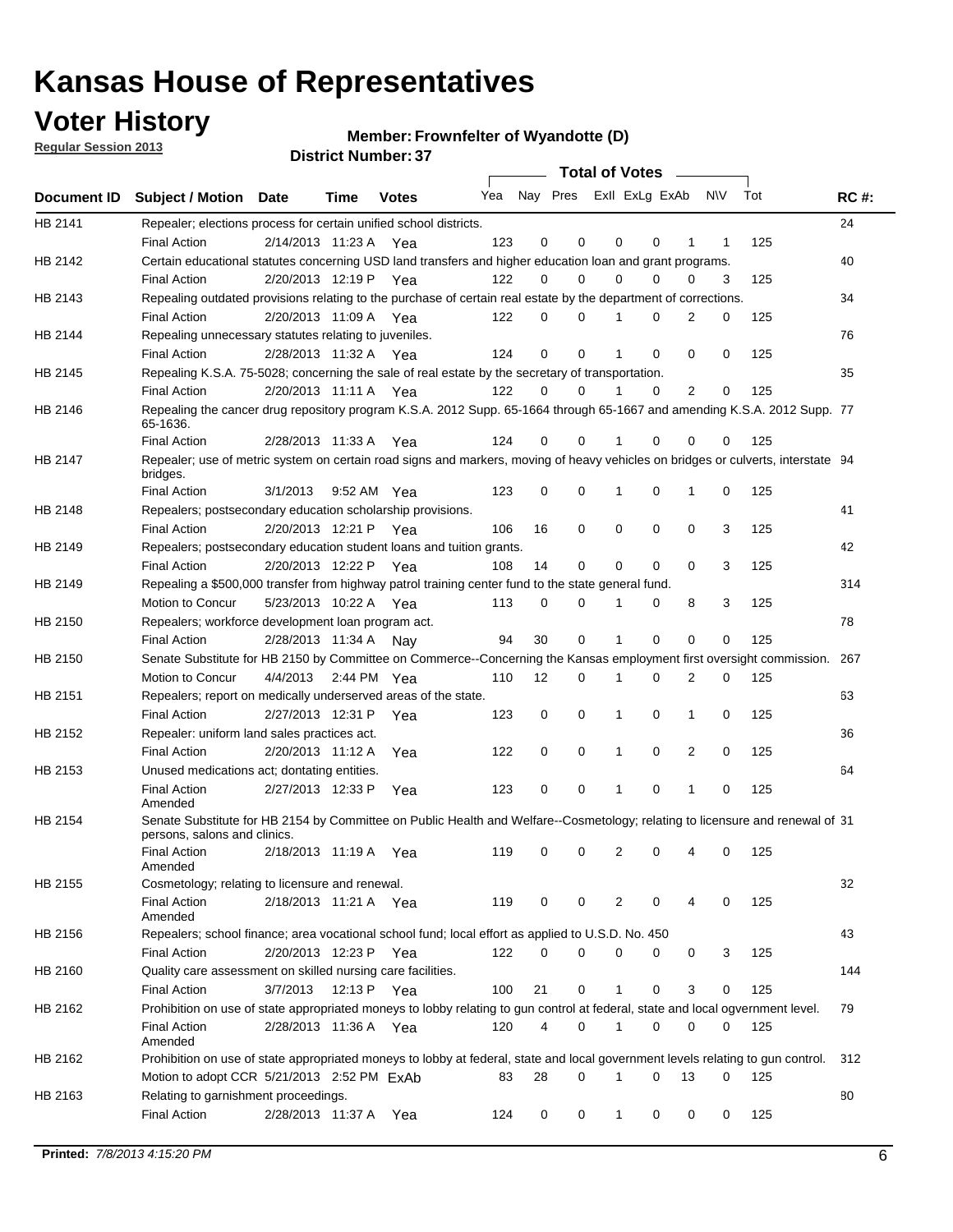## **Voter History**

**Regular Session 2013**

#### **Member: Frownfelter of Wyandotte (D)**

|             |                                                                                                                                                                                                                                    |                       |             |              |     |          | <b>Total of Votes</b> |                |   |                |                |                |     |             |
|-------------|------------------------------------------------------------------------------------------------------------------------------------------------------------------------------------------------------------------------------------|-----------------------|-------------|--------------|-----|----------|-----------------------|----------------|---|----------------|----------------|----------------|-----|-------------|
| Document ID | <b>Subject / Motion Date</b>                                                                                                                                                                                                       |                       | Time        | <b>Votes</b> | Yea | Nay Pres |                       |                |   | Exll ExLg ExAb |                | N\V            | Tot | <b>RC#:</b> |
| HB 2164     | Relating to jurors; information disqualifying prospective juror from jury service.                                                                                                                                                 |                       |             |              |     |          |                       |                |   |                |                |                |     | 47          |
|             | <b>Final Action</b><br>Amended                                                                                                                                                                                                     | 2/25/2013 12:12 P     |             | Nav          | 75  | 45       | 0                     | 0              |   | 0              | 0              | 5              | 125 |             |
| HB 2164     | Juries and grand juries.                                                                                                                                                                                                           |                       |             |              |     |          |                       |                |   |                |                |                |     | 284         |
|             | Motion to Adopt CCR 4/5/2013                                                                                                                                                                                                       |                       | 5:53 PM Nay |              | 92  | 28       | 0                     |                | 2 | 0              | 2              | $\mathbf{1}$   | 125 |             |
| HB 2166     | Sub HB 2166 by Committee on Judiciary -- Relating to the medical assistance recovery program.                                                                                                                                      |                       |             |              |     |          |                       |                |   |                |                |                |     | 165         |
|             | Final Action Sub Bill 3/19/2013 10:34 A Yea<br>Amended                                                                                                                                                                             |                       |             |              | 112 | 11       | 0                     | 1              |   | 0              | 1              | 0              | 125 |             |
| HB 2167     | Establishing Native American legislative day at the capitol.                                                                                                                                                                       |                       |             |              |     |          |                       |                |   |                |                |                |     | 54          |
|             | <b>Final Action</b>                                                                                                                                                                                                                | 2/26/2013 2:17 PM Yea |             |              | 119 | 0        | 0                     | 2              |   | 0              | $\overline{2}$ | $\overline{2}$ | 125 |             |
| HB 2167     | Senate Substitute for HB 2167 by Committee on Federal and State Affairs -- Concerning fireworks; regulations thereof.                                                                                                              |                       |             |              |     |          |                       |                |   |                |                |                |     | 261         |
|             | Motion to Concur                                                                                                                                                                                                                   | 4/4/2013 11:11 A Yea  |             |              | 100 | 23       | 0                     | 1              |   | 0              | 1              | $\Omega$       | 125 |             |
| HB 2169     | Allowing for proceedings to determine final disposition of prisoner's pending probation revocations.                                                                                                                               |                       |             |              |     |          |                       |                |   |                |                |                |     | 49          |
|             | <b>Final Action</b>                                                                                                                                                                                                                | 2/26/2013 2:10 PM Yea |             |              | 119 | $\Omega$ | 0                     | 0              |   | 0              | 0              | 6              | 125 |             |
| HB 2170     | Concerning sentencing dispositions, probation and postrelease supervision.                                                                                                                                                         |                       |             |              |     |          |                       |                |   |                |                |                |     | 110         |
|             | <b>Final Action</b><br>Amended                                                                                                                                                                                                     | 3/1/2013              | 10:23 A     | Nav          | 79  | 44       | 0                     | 1              |   | 0              | $\mathbf{1}$   | 0              | 125 |             |
| HB 2170     | Concerning sentencing dispositions, probation and postrelease supervision.                                                                                                                                                         |                       |             |              |     |          |                       |                |   |                |                |                |     | 256         |
|             | Motion to Concur                                                                                                                                                                                                                   | 4/1/2013              | 10:54 A     | Nav          | 75  | 44       | 0                     | 1              |   | 0              | $\overline{2}$ | 3              | 125 |             |
| HB 2172     | Cemeteries; cemetery corporations and cemetery merchandise.                                                                                                                                                                        |                       |             |              |     |          |                       |                |   |                |                |                |     | 81          |
|             | <b>Final Action</b><br>Amended                                                                                                                                                                                                     | 2/28/2013 11:38 A     |             | Yea          | 124 | 0        | 0                     | 1              |   | 0              | 0              | 0              | 125 |             |
| HB 2176     | The Eisenhower foundation license plate.                                                                                                                                                                                           |                       |             |              |     |          |                       |                |   |                |                |                |     | 57          |
|             | <b>Final Action</b>                                                                                                                                                                                                                | 2/27/2013 12:11 P     |             | Yea          | 112 | 11       | 0                     | 0              |   | 0              |                | 1              | 125 |             |
| HB 2177     | Relating to motor carriers; concerning safety rules and regulations; certificates of convenience and necessity; transportation of 55<br>certain materials.                                                                         |                       |             |              |     |          |                       |                |   |                |                |                |     |             |
|             | <b>Final Action</b><br>Amended                                                                                                                                                                                                     | 2/26/2013 2:18 PM Yea |             |              | 119 | 0        | 0                     | $\overline{2}$ |   | 0              | 2              | 2              | 125 |             |
| HB 2179     | Amending the secretary of labor's role of taking assignment of wage claims.                                                                                                                                                        |                       |             |              |     |          |                       |                |   |                |                |                |     | 111         |
|             | <b>Final Action</b><br>Amended                                                                                                                                                                                                     | 3/1/2013              | 10:24 A     | Nav          | 87  | 36       | 0                     | 1              |   | 0              | 1              | 0              | 125 |             |
| HB 2181     | Authorizing licensing bodies to accept certain online distance education courses towards licensure for military service member 55<br>applicants                                                                                    |                       |             |              |     |          |                       |                |   |                |                |                |     |             |
|             | <b>Final Action</b>                                                                                                                                                                                                                | 2/27/2013 12:34 P     |             | Yea          | 123 | 0        | 0                     | 1              |   | 0              | 1              | 0              | 125 |             |
| HB 2182     | Relating to grand juries.                                                                                                                                                                                                          |                       |             |              |     |          |                       |                |   |                |                |                |     | 152         |
|             | <b>Final Action</b><br>Amended                                                                                                                                                                                                     | 3/13/2013 11:20 A     |             | Yea          | 100 | 24       | 0                     | 0              |   | 0              | $\mathbf 1$    | 0              | 125 |             |
| HB 2183     | Substitute HB 2183 by Committee on Health and Human Services - - designation and control of infectious and contagious<br>diseases.                                                                                                 |                       |             |              |     |          |                       |                |   |                |                |                |     | 112         |
|             | Final Action Sub Bill 3/1/2013<br>Amended                                                                                                                                                                                          |                       | 10:26 A Yea |              | 122 | 1        | 0                     | $\mathbf{1}$   |   | 0              | $\mathbf{1}$   | 0              | 125 |             |
| HB 2183     | Substitute HB 2183 by Committee on Health and Human Services -- department of health and environment statutory duties<br>and functions, infectious and contagious diseases, laboratory services, health information technology and |                       |             |              |     |          |                       |                |   |                |                |                |     | 297         |
|             | Motion to Adopt CCR 4/5/2013                                                                                                                                                                                                       |                       | 9:37 PM Yea |              | 120 | 0        | 0                     |                | 2 | 0              | 2              | $\mathbf{1}$   | 125 |             |
| HB 2185     | Consolidation of citites and counties; dual majority vote.                                                                                                                                                                         |                       |             |              |     |          |                       |                |   |                |                |                |     | 113         |
|             | <b>Final Action</b><br>Amended                                                                                                                                                                                                     | 3/1/2013              | 10:27 A Yea |              | 119 | 4        | 0                     | 1              |   | 0              | 1              | 0              | 125 |             |
| HB 2193     | Public facilities; accessiblity standards for disabled persons.                                                                                                                                                                    |                       |             |              |     |          |                       |                |   |                |                |                |     | 145         |
|             | <b>Final Action</b>                                                                                                                                                                                                                | 3/7/2013              | 12:14 P Yea |              | 121 | 0        | 0                     | $\mathbf{1}$   |   | 0              | 3              | 0              | 125 |             |
| HB 2195     | Claims against the state; 2012 Joint Committee recommendations.                                                                                                                                                                    |                       |             |              |     |          |                       |                |   |                |                |                |     | 146         |
|             | <b>Final Action</b><br>Amended                                                                                                                                                                                                     | 3/7/2013              | 12:16 P Yea |              | 110 | 10       | 0                     | $\mathbf{1}$   |   | 0              | 3              | $\mathbf{1}$   | 125 |             |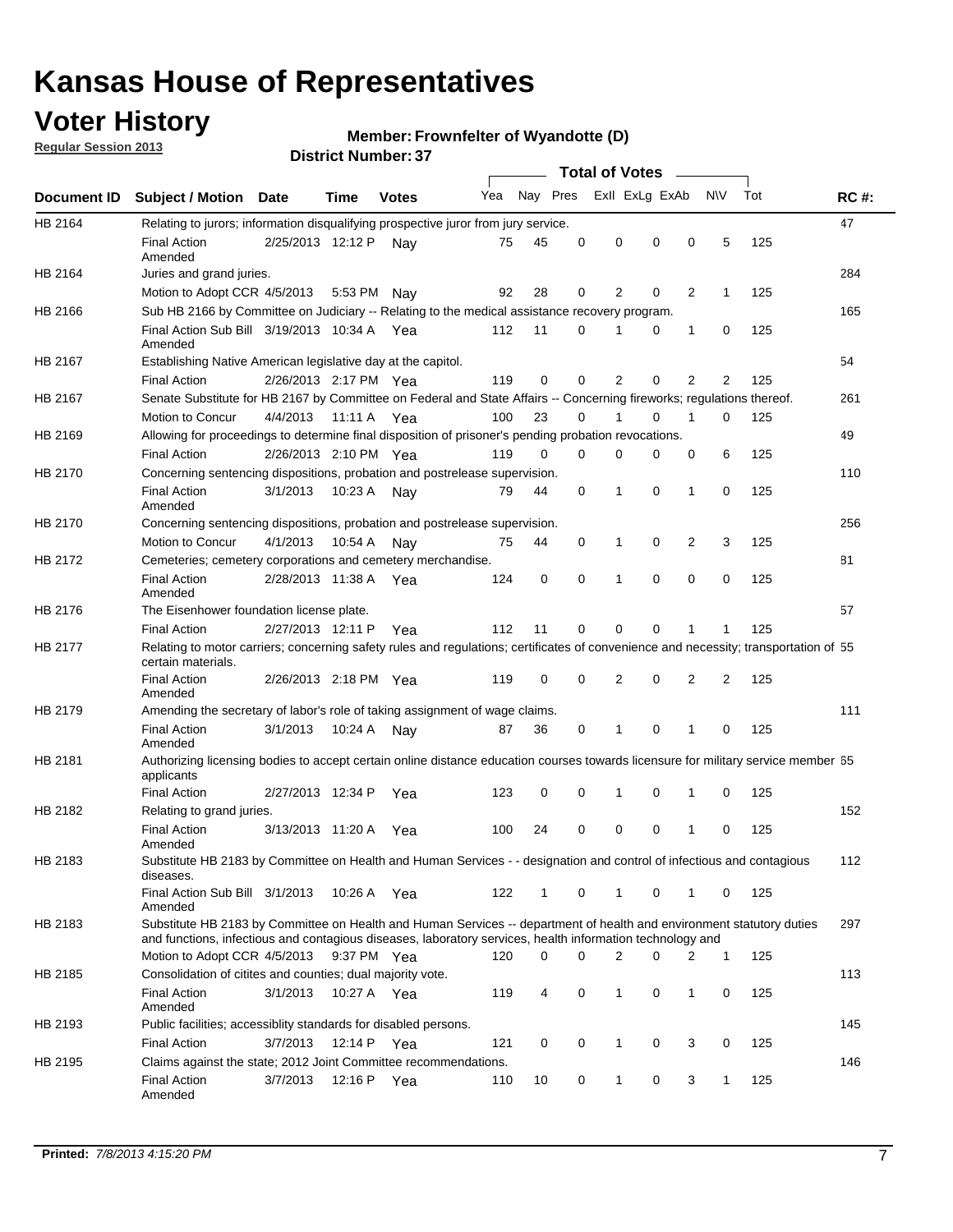## **Voter History**

**Member: Frownfelter of Wyandotte (D)** 

**Regular Session 2013**

|             |                                                                                                                                                                                                                |                       |             |              |     |              |             | <b>Total of Votes</b> |   | $\overline{\phantom{a}}$ |           |     |             |
|-------------|----------------------------------------------------------------------------------------------------------------------------------------------------------------------------------------------------------------|-----------------------|-------------|--------------|-----|--------------|-------------|-----------------------|---|--------------------------|-----------|-----|-------------|
| Document ID | <b>Subject / Motion Date</b>                                                                                                                                                                                   |                       | Time        | <b>Votes</b> | Yea | Nay Pres     |             | Exll ExLg ExAb        |   |                          | <b>NV</b> | Tot | <b>RC#:</b> |
| HB 2197     | Kansas state high school activities association; membership of board of directors and executive board.                                                                                                         |                       |             |              |     |              |             |                       |   |                          |           |     | 249         |
|             | Emergency Final<br><b>Action Amend</b>                                                                                                                                                                         | 3/26/2013 8:46 PM     |             | Nav          | 69  | 53           | 0           |                       | 0 | 2                        | 0         | 125 |             |
| HB 2199     | Second amendment protection act.                                                                                                                                                                               |                       |             |              |     |              |             |                       |   |                          |           |     | 157         |
|             | <b>Final Action</b><br>Amended                                                                                                                                                                                 | 3/14/2013 11:34 A     |             | Yea          | 94  | 29           | 0           | 0                     | 0 | 2                        | 0         | 125 |             |
| HB 2199     | Senate Substitute for HB 2199 by Committee on Federal and State Affairs--Secretary of Administration; successor; diretor of<br>accounts and reports; certain rules and regulations; Kansas liquor control act. |                       |             |              |     |              |             |                       |   |                          |           |     | 313         |
|             | Motion to adopt CCR 5/22/2013 2:17 PM Yea                                                                                                                                                                      |                       |             |              | 89  | 23           | 0           | 1                     | 0 | 12                       | 0         | 125 |             |
| HB 2200     | Executive chief information technology officer; office of information tehcnology services.                                                                                                                     |                       |             |              |     |              |             |                       |   |                          |           |     | 114         |
|             | <b>Final Action</b><br>Amended                                                                                                                                                                                 | 3/1/2013              | 10:28 A     | Yea          | 121 | 2            | 0           | 1                     | 0 | 1                        | 0         | 125 |             |
| HB 2201     | Telecommunications; regulation by the state corporation commission and distributions from the Kansas universal service<br>fund.                                                                                |                       |             |              |     |              |             |                       |   |                          |           |     | 33          |
|             | <b>Final Action</b><br>Amended                                                                                                                                                                                 | 2/18/2013 11:24 A Yea |             |              | 118 | 1            | 0           | 2                     | 0 | 4                        | 0         | 125 |             |
| HB 2201     | Telecommunications; regulation by the state corporation commission and distributions from the Kansas universal service<br>fund.                                                                                |                       |             |              |     |              |             |                       |   |                          |           |     | 278         |
|             | Motion to Adopt CCR 4/5/2013                                                                                                                                                                                   |                       | 12:57 P     | Yea          | 99  | 20           | 0           | 2                     | 0 | 3                        | 1         | 125 |             |
| HB 2202     | Providing automatic relief from certain motor carrier restrictions upon the governor's declaration of emergency.                                                                                               |                       |             |              |     |              |             |                       |   |                          |           |     | 44          |
|             | <b>Final Action</b><br>Amended                                                                                                                                                                                 | 2/20/2013 12:25 P     |             | Yea          | 122 | 0            | $\Omega$    | 0                     | 0 | 0                        | 3         | 125 |             |
| HB 2203     | Relating to exercise of religion.                                                                                                                                                                              |                       |             |              |     |              |             |                       |   |                          |           |     | 115         |
|             | <b>Final Action</b><br>Amended                                                                                                                                                                                 | 3/1/2013              | 10:31 A     | Yea          | 109 | 14           | 0           | 1                     | 0 | 1                        | 0         | 125 |             |
| HB 2203     | Relating to exercise of religion.                                                                                                                                                                              |                       |             |              |     |              |             |                       |   |                          |           |     | 200         |
|             | Motion to Concur                                                                                                                                                                                               | 3/25/2013 9:41 AM     |             | Yea          | 109 | 12           | 0           | 2                     | 0 | 2                        | 0         | 125 |             |
| HB 2204     | Relating to redemption of real property.                                                                                                                                                                       |                       |             |              |     |              |             |                       |   |                          |           |     | 116         |
|             | <b>Final Action</b><br>Amended                                                                                                                                                                                 | 3/1/2013              | 10:32 A     | Yea          | 123 | 0            | $\mathbf 0$ | 1                     | 0 | 1                        | 0         | 125 |             |
| HB 2204     | Extending the judicial branch surcharge for two years.                                                                                                                                                         |                       |             |              |     |              |             |                       |   |                          |           |     | 308         |
|             | Motion to adopt CCR 5/13/2013 10:38 A Yea                                                                                                                                                                      |                       |             |              | 121 | $\mathbf{1}$ | 0           | 0                     | 0 | 3                        | 0         | 125 |             |
| HB 2205     | Adoption hearings; time and waiver of notice.                                                                                                                                                                  |                       |             |              |     |              |             |                       |   |                          |           |     | 117         |
|             | <b>Final Action</b><br>Amended                                                                                                                                                                                 | 3/1/2013              | 10:33 A Yea |              | 123 | 0            | 0           | 1                     | 0 | 1                        | 0         | 125 |             |
| HB 2207     | Substitute HB 2207 by Committee on Agriculture and Natural Resources--Amending provisions relating to the regulation and<br>certification of animal feeding facilities.                                        |                       |             |              |     |              |             |                       |   |                          |           |     | 56          |
|             | Final Action Sub Bill 2/26/2013 2:20 PM Yea                                                                                                                                                                    |                       |             |              | 119 | 0            | 0           | 2                     | 0 | 2                        | 2         | 125 |             |
| HB 2207     | Substitute HB 2207 by Committee on Agriculture and Natural Resources--Amending provisions relating to the regulation and 257<br>certification of animal feeding facilities.                                    |                       |             |              |     |              |             |                       |   |                          |           |     |             |
|             | Motion to Concur                                                                                                                                                                                               | 4/1/2013              | 2:23 PM Yea |              | 119 | 0            | 0           | 1                     | 0 | 3                        | 2         | 125 |             |
| HB 2209     | Amendments to the Kansas offender registration act.                                                                                                                                                            |                       |             |              |     |              |             |                       |   |                          |           |     | 66          |
|             | <b>Final Action</b><br>Amended                                                                                                                                                                                 | 2/27/2013 12:35 P Yea |             |              | 123 | 0            | 0           | $\mathbf{1}$          | 0 | $\mathbf{1}$             | 0         | 125 |             |
| HB 2210     | Elections; change of party affiliation.                                                                                                                                                                        |                       |             |              |     |              |             |                       |   |                          |           |     | 132         |
|             | <b>Emergency Final</b><br><b>Action Amend</b>                                                                                                                                                                  | 3/1/2013              | 1:02 PM Nay |              | 72  | 49           | 0           | 1                     | 0 | 1                        | 2         | 125 |             |
| HB 2212     | Concerning the requirements to receiving a service grant through the veterans claims assistance program.                                                                                                       |                       |             |              |     |              |             |                       |   |                          |           |     | 118         |
|             | <b>Final Action</b>                                                                                                                                                                                            | 3/1/2013              | 10:34 A Yea |              | 123 | 0            | 0           | $\mathbf{1}$          | 0 | $\mathbf{1}$             | 0         | 125 |             |
| HB 2213     | Member elections and retirement benefit determinations and one-time payments under KPERS act of 2015.                                                                                                          |                       |             |              |     |              |             |                       |   |                          |           |     | 27          |
|             | <b>Final Action</b><br>Amended                                                                                                                                                                                 | 2/15/2013 11:19 A Yea |             |              | 115 | 0            | 0           | 2                     | 2 | 3                        | 3         | 125 |             |
| HB 2213     | Member elections and retirement benefit determinations and one-time payments under KPERS act of 2015.                                                                                                          |                       |             |              |     |              |             |                       |   |                          |           |     | 311         |
|             | Motion to adopt CCR 5/20/2013 2:11 PM Yea                                                                                                                                                                      |                       |             |              | 104 | 0            | $\Omega$    | 1                     | 0 | 16                       | 4         | 125 |             |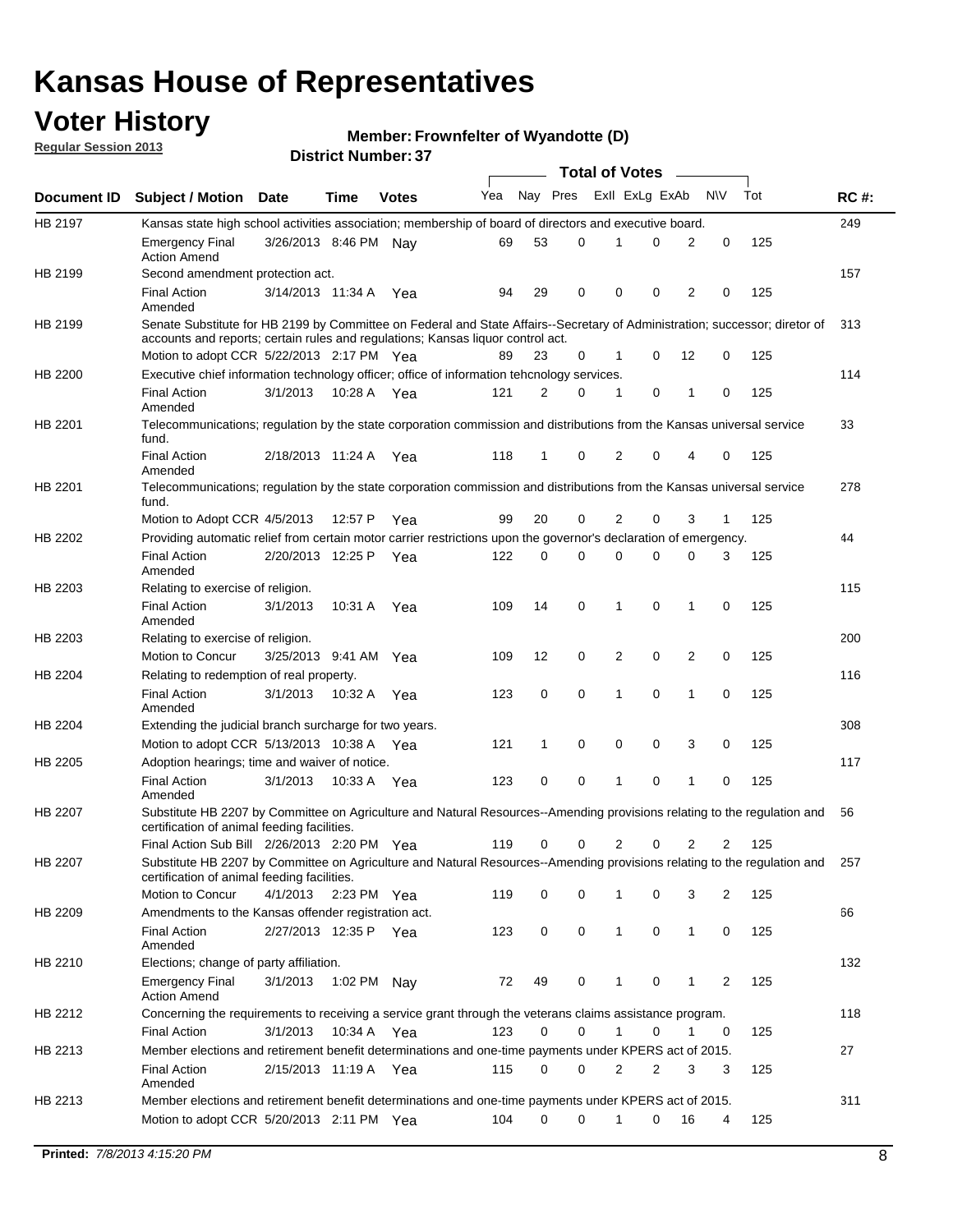## **Voter History**

**Member: Frownfelter of Wyandotte (D)** 

**Regular Session 2013**

|                    |                                                                                                                                                                                                       |                       |             | וט וסטווושנו ואווסוש |     |              |          | <b>Total of Votes</b> |                         | $\overline{\phantom{a}}$ |           |     |             |
|--------------------|-------------------------------------------------------------------------------------------------------------------------------------------------------------------------------------------------------|-----------------------|-------------|----------------------|-----|--------------|----------|-----------------------|-------------------------|--------------------------|-----------|-----|-------------|
| <b>Document ID</b> | <b>Subject / Motion</b>                                                                                                                                                                               | Date                  | Time        | <b>Votes</b>         | Yea |              |          |                       | Nay Pres Exll ExLg ExAb |                          | <b>NV</b> | Tot | <b>RC#:</b> |
| HB 2216            | Repealing certain joint committees and amending related statutes; amending the joint committees on special claims against<br>the state.                                                               |                       |             |                      |     |              |          |                       |                         |                          |           |     | 119         |
|                    | <b>Final Action</b><br>Amended                                                                                                                                                                        | 3/1/2013              | 10:36 A     | Nay                  | 91  | 32           | 0        | 1                     | 0                       | 1                        | 0         | 125 |             |
| HB 2216            | Repealing certain joint committees and amending related statutes; amending the joint committees on special claims against<br>the state.                                                               |                       |             |                      |     |              |          |                       |                         |                          |           |     | 323         |
|                    | Motion to adopt CCR 6/2/2013                                                                                                                                                                          |                       |             | 12:18 A ExAb         | 81  | 28           | 0        | 1                     | 0                       | 6                        | 9         | 125 |             |
| <b>HB 2217</b>     | Creating the crime of female genital mutilation and setting the penalty.                                                                                                                              |                       |             |                      |     |              |          |                       |                         |                          |           |     | 120         |
|                    | <b>Final Action</b><br>Amended                                                                                                                                                                        | 3/1/2013              | 10:37 A Yea |                      | 123 | 0            | 0        | 1                     | $\mathbf 0$             | $\mathbf{1}$             | 0         | 125 |             |
| HB 2218            | Driving under the influence of alcohol or drugs; tests; implied consent; administrative hearings.                                                                                                     |                       |             |                      |     |              |          |                       |                         |                          |           |     | 82          |
|                    | <b>Final Action</b>                                                                                                                                                                                   | 2/28/2013 11:40 A Yea |             |                      | 124 | 0            | 0        | 1                     | $\Omega$                | 0                        | 0         | 125 |             |
| HB 2218            | Driving under the influence of alcohol or drugs; boating under the influence of alcohol or drugs; tests; implied consent;<br>administrative hearings; aggravated battery DUI.                         |                       |             |                      |     |              |          |                       |                         |                          |           |     | 303         |
|                    | Motion to adopt CCR 5/9/2013                                                                                                                                                                          |                       | 11:46 A Yea |                      | 120 | 2            | 0        | 1                     | 0                       | 1                        | 1         | 125 |             |
| HB 2221            | Enacting the equal access act; school employees; professional employees organization.                                                                                                                 |                       |             |                      |     |              |          |                       |                         |                          |           |     | 83          |
|                    | <b>Final Action</b>                                                                                                                                                                                   | 2/28/2013 11:42 A     |             | Nav                  | 71  | 53           | 0        | 1                     | 0                       | 0                        | 0         | 125 |             |
| HB 2222            | School districts; bullying policies.<br><b>Emergency Final</b>                                                                                                                                        | 3/1/2013              | 1:13 PM Yea |                      | 119 | $\mathbf{1}$ | 1        | 1                     | 0                       | $\mathbf{1}$             | 2         | 125 | 141         |
|                    | <b>Action Amend</b>                                                                                                                                                                                   |                       |             |                      |     |              |          |                       |                         |                          |           |     |             |
| HB 2228            | Decreased employer payments to group insurance reserve fund for KPERS plan of death and long-term disability benefits<br>during fiscal years 2014 and 2015.                                           |                       |             |                      |     |              |          |                       |                         |                          |           |     | 28          |
|                    | <b>Final Action</b><br>Amended                                                                                                                                                                        | 2/15/2013 11:21 A Yea |             |                      | 115 | 0            | 0        | 2                     | 2                       | 3                        | 3         | 125 |             |
| HB 2231            | Substitute HB 2231 by Committee on Appropriations - Appropriations for FY 2014, FY 2015, FY 2016, FY 2017 and FY 2018<br>for various state agencies; capital improvement projects.                    |                       |             |                      |     |              |          |                       |                         |                          |           |     | 177         |
|                    | Final Action Sub Bill 3/20/2013 10:29 A<br>Amended                                                                                                                                                    |                       |             | Nav                  | 68  | 55           | 0        |                       | 0                       | 1                        | 0         | 125 |             |
| HB 2234            | Contracts between the Kansas turnpike authority and the Kansas department of transportation.                                                                                                          |                       |             |                      |     |              |          |                       |                         |                          |           |     | 151         |
|                    | <b>Final Action</b><br>Amended                                                                                                                                                                        | 3/11/2013 11:16 A     |             | Nav                  | 81  | 41           | $\Omega$ | 0                     | 1                       | $\overline{2}$           | 0         | 125 |             |
| HB 2234            | Naming the secretary of transportation as the director of operations of the Kansas turnpike authority; pertaining to certain<br>contracts between the authority and the department of transportation. |                       |             |                      |     |              |          |                       |                         |                          |           |     | 299         |
|                    | Motion to Adopt CCR 4/5/2013                                                                                                                                                                          |                       | 10:12 P     | Nav                  | 76  | 44           | 0        | 2                     | 0                       | 2                        | 1         | 125 |             |
| HB 2244            | Taxation of watercraft.<br><b>Emergency Final</b>                                                                                                                                                     | 3/26/2013 8:49 PM Yea |             |                      | 107 | 15           | 0        | 1                     | 0                       | 2                        | 0         | 125 | 250         |
|                    | <b>Action Amend</b>                                                                                                                                                                                   |                       |             |                      |     |              |          |                       |                         |                          |           |     |             |
| HB 2249            | City annexation of fire district land; double taxation; refund.                                                                                                                                       |                       |             |                      |     |              |          |                       |                         |                          |           |     | 121         |
|                    | Final Action 3/1/2013 10:39 A Nay<br>Amended                                                                                                                                                          |                       |             |                      | 101 | 22           | 0        | $\mathbf{1}$          | 0                       | $\mathbf{1}$             | 0         | 125 |             |
| HB 2249            | Certain property issues; fire districts; historic preservation; solid waste.                                                                                                                          |                       |             |                      |     |              |          |                       |                         |                          |           |     | 310         |
|                    | Motion to Adopt CCR 5/17/2013 10:25 A Yea                                                                                                                                                             |                       |             |                      | 92  | 18           | 0        | 1                     | 0                       | 14                       | 0         | 125 |             |
| HB 2252            | Eliminating the statute of limitations for prosecutions of rape and aggravated criminal sodomy.                                                                                                       |                       |             |                      |     |              |          |                       |                         |                          |           |     | 122         |
|                    | <b>Final Action</b><br>Amended                                                                                                                                                                        | 3/1/2013              | 10:40 A Yea |                      | 123 | 0            | 0        | 1                     | 0                       | $\mathbf{1}$             | 0         | 125 |             |
| HB 2253            | Abortion; prohibiting funding for abortion services; amending late-term abortion and woman's- right-to-know statutes.                                                                                 |                       |             |                      |     |              |          |                       |                         |                          |           |     | 178         |
|                    | <b>Final Action</b><br>Amended                                                                                                                                                                        | 3/20/2013 10:31 A     |             | Nav                  | 92  | 31           | 0        | 1                     | 0                       | 1                        | 0         | 125 |             |
| HB 2253            | Abortion; prohibiting funding for abortion services; amending late-term abortion and woman's- right-to-know statutes.                                                                                 |                       |             |                      |     |              |          |                       |                         |                          |           |     | 301         |
|                    | Motion to Adopt CCR 4/5/2013                                                                                                                                                                          |                       | 10:34 P     | Nav                  | 90  | 30           | 0        | 2                     | 0                       | 2                        | 1         | 125 |             |
| HB 2255            | Economic development; investments in telecommunications machinery and equipment.                                                                                                                      |                       |             |                      |     |              |          |                       |                         |                          |           |     | 142         |
|                    | EFA Sub Bill<br>Amended                                                                                                                                                                               | 3/1/2013              |             | 1:15 PM Yea          | 116 | 5            | 0        | 1                     | 0                       | 1                        | 2         | 125 |             |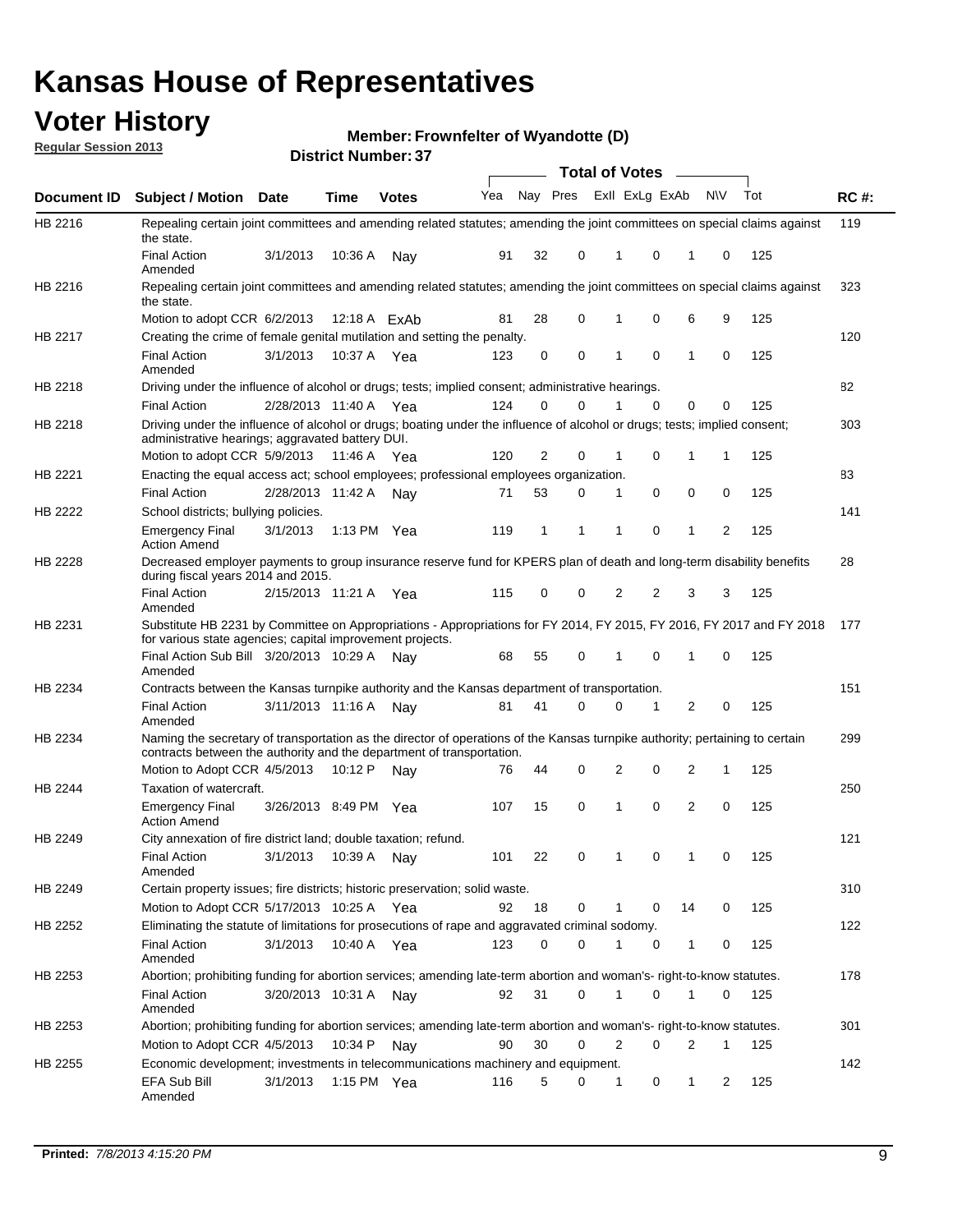## **Voter History**

**Member: Frownfelter of Wyandotte (D)** 

**Regular Session 2013**

|             |                                                                                                                                                                                       |                       | וט הסשוווטנו ועוווסו |              |     |                         |             | <b>Total of Votes</b> |              | $\overline{\phantom{a}}$ |              |     |             |
|-------------|---------------------------------------------------------------------------------------------------------------------------------------------------------------------------------------|-----------------------|----------------------|--------------|-----|-------------------------|-------------|-----------------------|--------------|--------------------------|--------------|-----|-------------|
| Document ID | <b>Subject / Motion Date</b>                                                                                                                                                          |                       | <b>Time</b>          | <b>Votes</b> | Yea | Nay Pres Exll ExLg ExAb |             |                       |              |                          | <b>NV</b>    | Tot | <b>RC#:</b> |
| HB 2259     | Domestic relations; relating to dissolution of marriage;                                                                                                                              |                       |                      |              |     |                         |             |                       |              |                          |              |     | 58          |
|             | <b>Final Action</b>                                                                                                                                                                   | 2/27/2013 12:12 P     |                      | Yea          | 123 | 0                       | 0           | 1                     | 0            | 1                        | $\Omega$     | 125 |             |
| HB 2261     | Authorizing the expenditure of unencumbered balances held by school district; removing the cap for contingency reserve<br>fund.                                                       |                       |                      |              |     |                         |             |                       |              |                          |              |     | 48          |
|             | <b>Final Action</b><br>Amended                                                                                                                                                        | 2/25/2013 12:13 P     |                      | Yea          | 120 | 0                       | 0           | 0                     | 0            | 0                        | 5            | 125 |             |
| HB 2261     | School districts; expenditure of unencumbered bala ces; removing the cap for contingency reserve fund; establishing celebrate 305<br>freedom week; bullying policies. ies.            |                       |                      |              |     |                         |             |                       |              |                          |              |     |             |
|             | Motion to adopt CCR 5/9/2013                                                                                                                                                          |                       | 2:25 PM Yea          |              | 119 | 1                       | 0           |                       | 0            | 4                        | 0            | 125 |             |
| HB 2262     | Substitute HB 2262 by Committee on Appropriations - Amending the percentage amount that is deposited into the oil and gas 210<br>valuation depletion trust fund from 12.41% to 8.25%. |                       |                      |              |     |                         |             |                       |              |                          |              |     |             |
|             | Final Action Sub Bill 3/26/2013 9:58 AM Nay                                                                                                                                           |                       |                      |              | 96  | 23                      | 0           |                       | 0            | 5                        | 0            | 125 |             |
| HB 2267     | Income tax, credits, high performance incentive program; subtraction modifications, certain expenses related to living dinor<br>organ donations.                                      |                       |                      |              |     |                         |             |                       |              |                          |              |     | 252         |
|             | <b>Emergency Final</b><br><b>Action Amend</b>                                                                                                                                         | 3/26/2013 8:52 PM Yea |                      |              | 106 | 16                      | 0           | 1                     | 0            | 2                        | 0            | 125 |             |
| HB 2269     | John Bower memorial highway.                                                                                                                                                          |                       |                      |              |     |                         |             |                       |              |                          |              |     | 84          |
|             | <b>Final Action</b><br>Amended                                                                                                                                                        | 2/28/2013 11:44 A Yea |                      |              | 114 | 10                      | 0           | 1                     | 0            | 0                        | 0            | 125 |             |
| HB 2272     | Exempting IRB-purchased property from property taxatin without state ownerhsip requirement.                                                                                           |                       |                      |              |     |                         |             |                       |              |                          |              |     | 123         |
|             | <b>Final Action</b>                                                                                                                                                                   | 3/1/2013              | 10:41 A              | Yea          | 123 | 0                       | 0           | 1                     | 0            | $\mathbf{1}$             | 0            | 125 |             |
| HB 2278     | Creating a penalty enhancement for the theft or burglary of a firearm.                                                                                                                |                       |                      |              |     |                         |             |                       |              |                          |              |     | 135         |
|             | <b>Emergency Final</b><br><b>Action Amend</b>                                                                                                                                         | 3/1/2013              | 1:06 PM Yea          |              | 117 | 4                       | $\mathbf 0$ | 1                     | 0            | 1                        | 2            | 125 |             |
| HB 2280     | School districts; establishing celebrate freedom week and related curriculum.                                                                                                         |                       |                      |              |     |                         |             |                       |              |                          |              |     | 140         |
|             | <b>Emergency Final</b><br><b>Action Amend</b>                                                                                                                                         | 3/1/2013              | 1:12 PM Yea          |              | 95  | 25                      | 1           | 1                     | 0            | 1                        | 2            | 125 |             |
| HB 2294     | Kansas uniform securities act.                                                                                                                                                        |                       |                      |              |     |                         |             |                       |              |                          |              |     | 124         |
|             | <b>Final Action</b>                                                                                                                                                                   | 3/1/2013              | 10:42 A              | Yea          | 123 | 0                       | 0           | 1                     | 0            | $\mathbf{1}$             | 0            | 125 |             |
| HB 2296     | Campaign finance; permitted uses of campaign funds.                                                                                                                                   |                       |                      |              |     |                         |             |                       |              |                          |              |     | 148         |
|             | <b>Final Action</b>                                                                                                                                                                   | 3/8/2013              | 11:12 A Yea          |              | 120 | $\mathbf{1}$            | 0           | 0                     | $\mathbf{1}$ | 2                        | $\mathbf{1}$ | 125 |             |
| HB 2298     | Amending the crimes of interference with law enforcement and giving a false alarm.                                                                                                    |                       |                      |              |     |                         |             |                       |              |                          |              |     | 136         |
|             | <b>Emergency Final</b><br>Action                                                                                                                                                      | 3/1/2013              | 1:07 PM Yea          |              | 121 | 0                       | 0           | 1                     | 0            | 1                        | 2            | 125 |             |
| HB 2302     | Relating to drug screening, criminal history record check and fingerprinting of certain persons and employees.                                                                        |                       |                      |              |     |                         |             |                       |              |                          |              |     | 85          |
|             | <b>Final Action</b><br>Amended                                                                                                                                                        | 2/28/2013 11:45 A     |                      | Yea          | 124 | 0                       | $\Omega$    | 1                     | 0            | 0                        | $\mathbf 0$  | 125 |             |
| HB 2303     | Relating to drivier's license fees; driving under the influence equipment fund.                                                                                                       |                       |                      |              |     |                         |             |                       |              |                          |              |     | 125         |
|             | <b>Final Action</b><br>Amended                                                                                                                                                        | 3/1/2013              | 10:44 A              | Nay          | 113 | 10                      | 0           | 1                     | 0            | 1                        | 0            | 125 |             |
| HB 2305     | Kansas storage tank act and containment of underground storage tanks.                                                                                                                 |                       |                      |              |     |                         |             |                       |              |                          |              |     | 126         |
|             | <b>Final Action</b>                                                                                                                                                                   | 3/1/2013              | 10:45 A              | Yea          | 123 | 0                       | 0           | 1                     | 0            | 1                        | 0            | 125 |             |
| HB 2305     | Kansas storage tank act and containment of underground storage tanks.                                                                                                                 |                       |                      |              |     |                         |             |                       |              |                          |              |     | 197         |
|             | Motion to Concur                                                                                                                                                                      | 3/22/2013 11:36 A     |                      | <b>NV</b>    | 119 | 0                       | 0           | 2                     | 0            | 3                        | $\mathbf{1}$ | 125 |             |
| HB 2311     | Increasing delinquent registration fees.                                                                                                                                              |                       |                      |              |     |                         |             |                       |              |                          |              |     | 127         |
|             | <b>Final Action</b>                                                                                                                                                                   | 3/1/2013              | 10:50 A              | Nay          | 24  | 99                      | 0           | $\mathbf{1}$          | 0            | 1                        | 0            | 125 |             |
| HB 2312     | Kansas uninsurable health insurance plan; increase in life time limit.                                                                                                                |                       |                      |              |     |                         |             |                       |              |                          |              |     | 95          |
|             | <b>Final Action</b>                                                                                                                                                                   | 3/1/2013              | 9:53 AM Yea          |              | 123 | 0                       | $\pmb{0}$   | 1                     | 0            | 1                        | 0            | 125 |             |
| HB 2318     | Authorizing use of motorcycle headlamp modulation systems and side lamps.                                                                                                             |                       |                      |              |     |                         |             |                       |              |                          |              |     | 128         |
|             | <b>Final Action</b><br>Amended                                                                                                                                                        | 3/1/2013              | 10:52 A              | Yea          | 123 | 0                       | 0           | 1                     | 0            | 1                        | 0            | 125 |             |
| HB 2318     | Authorizing use of motorcycle headlamp modulation systems and side lamps.                                                                                                             |                       |                      |              |     |                         |             |                       |              |                          |              |     | 201         |
|             | Motion to Concur                                                                                                                                                                      | 3/25/2013 9:44 AM Yea |                      |              | 121 | 0                       | 0           | 2                     | 0            | 2                        | 0            | 125 |             |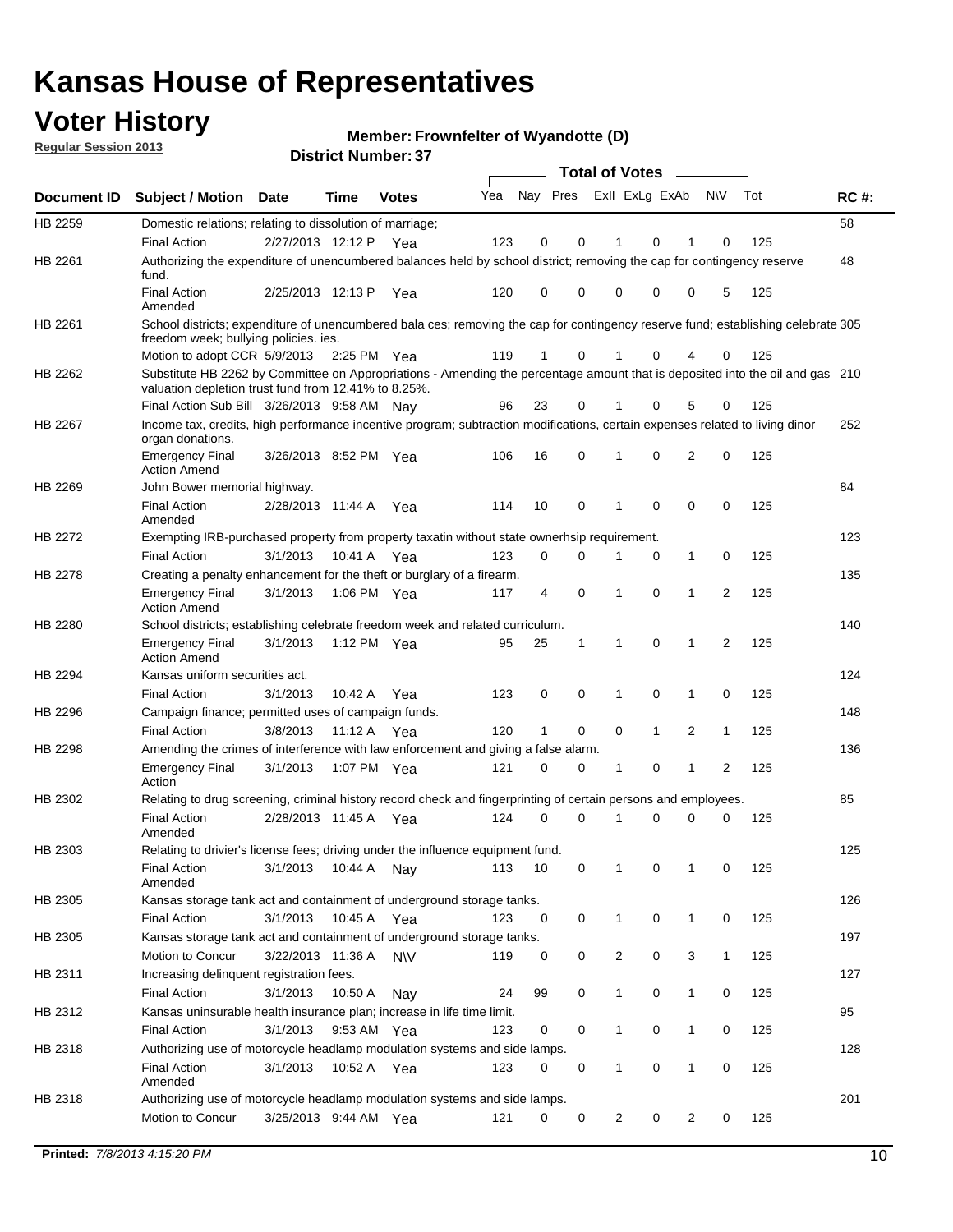## **Voter History**

**Regular Session 2013**

#### **Member: Frownfelter of Wyandotte (D)**

|             |                                                                                                                                                                                             |                       |             |              |     |             |             | <b>Total of Votes</b> |             |                |             |     |             |
|-------------|---------------------------------------------------------------------------------------------------------------------------------------------------------------------------------------------|-----------------------|-------------|--------------|-----|-------------|-------------|-----------------------|-------------|----------------|-------------|-----|-------------|
| Document ID | <b>Subject / Motion</b>                                                                                                                                                                     | <b>Date</b>           | Time        | <b>Votes</b> | Yea | Nay Pres    |             | Exll ExLg ExAb        |             |                | <b>NV</b>   | Tot | <b>RC#:</b> |
| HB 2319     | Creating the coalition of innovative districts act.                                                                                                                                         |                       |             |              |     |             |             |                       |             |                |             |     | 149         |
|             | <b>Final Action</b><br>Amended                                                                                                                                                              | 3/8/2013              | 11:17 A     | Nav          | 74  | 47          | 0           | 0                     | 1           | 3              | 0           | 125 |             |
| HB 2319     | Creating the coalition of innovative districts act.                                                                                                                                         |                       |             |              |     |             |             |                       |             |                |             |     | 279         |
|             | Motion to Adopt CCR 4/5/2013                                                                                                                                                                |                       |             | 1:03 PM Nav  | 71  | 47          | 0           | 2                     | 0           | 3              | 2           | 125 |             |
| HB 2322     | Relating to the division of health of the department of health and environment.                                                                                                             |                       |             |              |     |             |             |                       |             |                |             |     | 86          |
|             | <b>Final Action</b><br>Amended                                                                                                                                                              | 2/28/2013 11:46 A Yea |             |              | 118 | 6           | 0           | 1                     | 0           | 0              | 0           | 125 |             |
| HB 2326     | VoIP and IP enabled services.                                                                                                                                                               |                       |             |              |     |             |             |                       |             |                |             |     | 129         |
|             | <b>Final Action</b><br>Amended                                                                                                                                                              | 3/1/2013              | 10:53 A     | Yea          | 123 | $\mathbf 0$ | 0           | 1                     | $\mathbf 0$ | 1              | $\mathbf 0$ | 125 |             |
| HB 2338     | Courts; docket fees.                                                                                                                                                                        |                       |             |              |     |             |             |                       |             |                |             |     | 211         |
|             | <b>Final Action</b><br>Amended                                                                                                                                                              | 3/26/2013 10:00 A     |             | Nav          | 67  | 52          | 0           | $\mathbf 1$           | 0           | 5              | 0           | 125 |             |
| HB 2339     | Allowing insurers to return premiums to a policyholder separate from the notice of an adverse underwriting decision.                                                                        |                       |             |              |     |             |             |                       |             |                |             |     | 67          |
|             | <b>Final Action</b>                                                                                                                                                                         | 2/28/2013 11:16 A Yea |             |              | 124 | 0           | 0           | 1                     | 0           | 0              | 0           | 125 |             |
| HB 2339     | Combining life insurance with certain additional health related riders, insurance agents-lines of insurance, health insurance for 287<br>certain firefighters and law enforcement officers. |                       |             |              |     |             |             |                       |             |                |             |     |             |
|             | Motion to Adopt CCR 4/5/2013 7:15 PM Yea                                                                                                                                                    |                       |             |              | 116 | 4           | 0           | 2                     | 0           | 2              | 1           | 125 |             |
| HB 2343     | Relating to the secretary of health and environment; office of laboratory services.                                                                                                         |                       |             |              |     |             |             |                       |             |                |             |     | 130         |
|             | <b>Final Action</b>                                                                                                                                                                         | 3/1/2013              | 10:54 A Nay |              | 89  | 34          | 0           | $\mathbf{1}$          | 0           | 1              | 0           | 125 |             |
| HB 2349     | School districts; audit by legislative post audit committee.                                                                                                                                |                       |             |              |     |             |             |                       |             |                |             |     | 87          |
|             | <b>Final Action</b><br>Amended                                                                                                                                                              | 2/28/2013 11:48 A Yea |             |              | 120 | 4           | 0           | 1                     | $\Omega$    | $\Omega$       | 0           | 125 |             |
| HB 2349     | School districts; audit by legislative post audit committee.                                                                                                                                |                       |             |              |     |             |             |                       |             |                |             |     | 291         |
|             | Motion to Concur                                                                                                                                                                            | 4/5/2013              |             | 7:55 PM Yea  | 118 | 2           | 0           | 2                     | 0           | 2              | 1           | 125 |             |
| HB 2352     | Maximum benefits increased for certain members of the Kansas police and firemen's retirement system.                                                                                        |                       |             |              |     |             |             |                       |             |                |             |     | 88          |
|             | <b>Final Action</b>                                                                                                                                                                         | 2/28/2013 11:49 A     |             | Yea          | 124 | 0           | 0           | 1                     | 0           | 0              | 0           | 125 |             |
| HB 2353     | Adding certain controlled substances as schedule I drugs.                                                                                                                                   |                       |             |              |     |             |             |                       |             |                |             |     | 138         |
|             | <b>Emergency Final</b><br>Action                                                                                                                                                            | 3/1/2013              |             | 1:09 PM Yea  | 121 | 0           | 0           | 1                     | 0           | 1              | 2           | 125 |             |
| HB 2357     | 242nd engineer company ae" KS army national guard ae" membrial highway.                                                                                                                     |                       |             |              |     |             |             |                       |             |                |             |     | 96          |
|             | <b>Final Action</b>                                                                                                                                                                         | 3/1/2013              |             | 9:54 AM Yea  | 123 | 0           | 0           | 1                     | 0           | 1              | 0           | 125 |             |
| HB 2357     | 242nd engineer company-KS army national guard- highway.                                                                                                                                     |                       |             |              |     |             |             |                       |             |                |             |     | 202         |
|             | Motion to Concur                                                                                                                                                                            | 3/25/2013 9:47 AM Yea |             |              | 121 | $\mathbf 0$ | $\mathbf 0$ | $\overline{2}$        | $\mathbf 0$ | $\overline{2}$ | 0           | 125 |             |
| HB 2363     | Exempting certain aggregate mining operations from department of health and environment regulations.                                                                                        |                       |             |              |     |             |             |                       |             |                |             |     | 131         |
|             | <b>Final Action</b><br>Amended                                                                                                                                                              | 3/1/2013              | 10:56 A     | Yea          | 123 | 0           | 0           | 1                     | 0           | 1              | 0           | 125 |             |
| HB 2363     | Water; wastewater regulations for sand and gravel; streams, dams and water obstructions.                                                                                                    |                       |             |              |     |             |             |                       |             |                |             |     | 280         |
|             | Motion to Adopt CCR 4/5/2013                                                                                                                                                                |                       |             | 1:10 PM Yea  | 119 | 0           | 0           | 2                     | 0           | 3              | 1           | 125 |             |
| HB 2368     | Relating to the governor's mental health services planning council.<br><b>Emergency Final</b><br><b>Action Amend</b>                                                                        | 3/1/2013              |             | 1:08 PM Yea  | 121 | 0           | 0           | $\mathbf{1}$          | 0           | 1              | 2           | 125 | 137         |
| HB 2377     | Relating to court fees and costs; judicial branch surcharge fund.                                                                                                                           |                       |             |              |     |             |             |                       |             |                |             |     | 212         |
|             | <b>Final Action</b>                                                                                                                                                                         | 3/26/2013 10:01 A Yea |             |              | 118 | 1           | 0           |                       | 0           | 5              | 0           | 125 |             |
| HB 2378     | Sales tax exemption for sales of certain machinery and equipment used for surface mining activities.                                                                                        |                       |             |              |     |             |             |                       |             |                |             |     | 251         |
|             | <b>Emergency Final</b><br><b>Action Amend</b>                                                                                                                                               | 3/26/2013 8:51 PM Yea |             |              | 104 | 18          | 0           | 1                     | 0           | 2              | 0           | 125 |             |
| HB 2381     | Election campaign finance; removing certain limitations to contributions made during legislative sessions.                                                                                  |                       |             |              |     |             |             |                       |             |                |             |     | 198         |
|             | <b>Final Action</b><br>Amended                                                                                                                                                              | 3/25/2013 9:30 AM Nay |             |              | 100 | 21          | 0           | $\overline{2}$        | 0           | 2              | 0           | 125 |             |
| HB 2387     | Clarifying that felony murder is not a lesser included offense of capital murder.                                                                                                           |                       |             |              |     |             |             |                       |             |                |             |     | 213         |
|             | <b>Final Action</b>                                                                                                                                                                         | 3/26/2013 10:02 A Yea |             |              | 117 | 2           | 0           | $\mathbf{1}$          | 0           | 5              | 0           | 125 |             |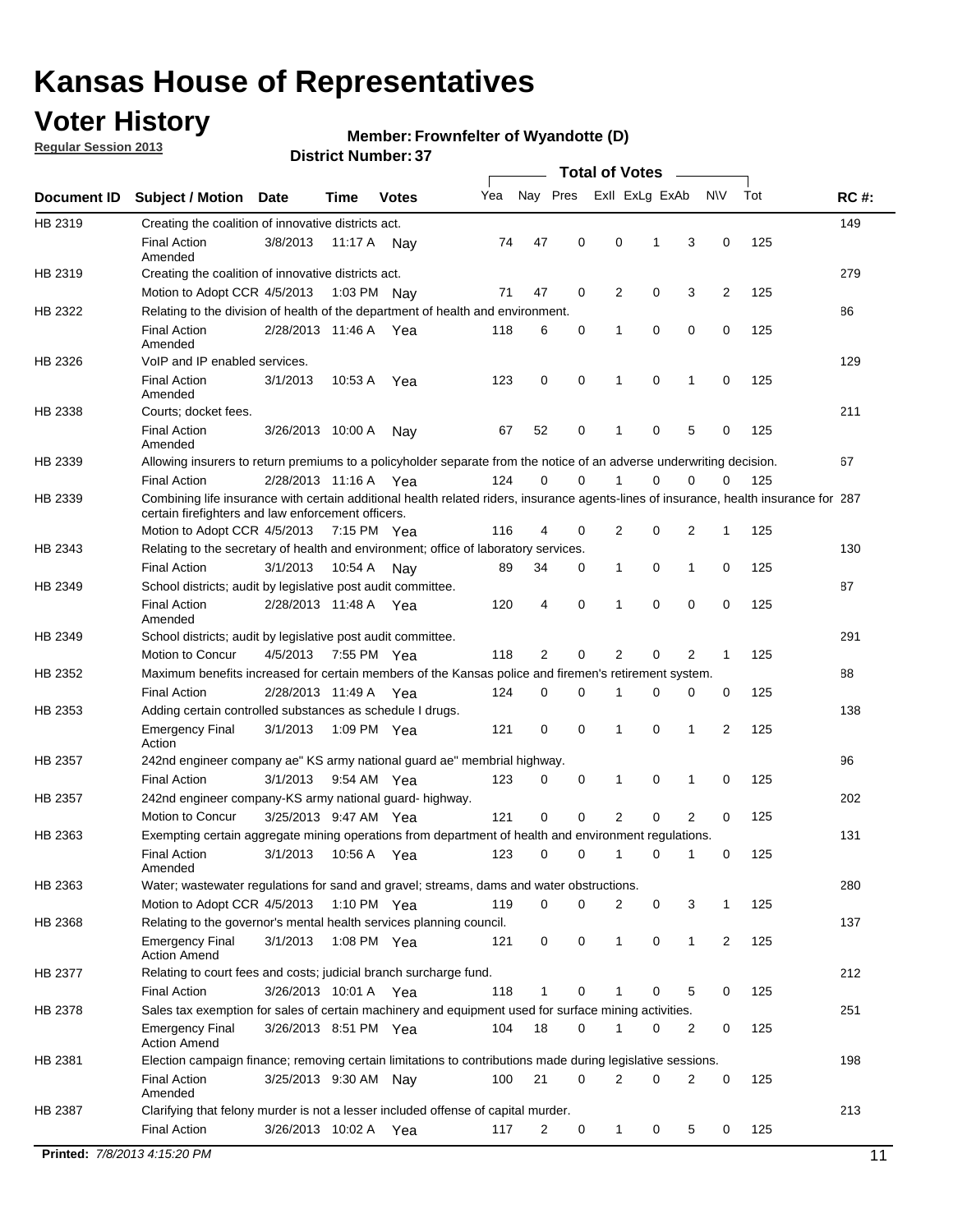## **Voter History**

**Member: Frownfelter of Wyandotte (D)** 

**Regular Session 2013**

|                 |                                                                                                                                                                                                                                                  |                        |      |              |     |              |   | <b>Total of Votes</b> |             |   |              |     |             |
|-----------------|--------------------------------------------------------------------------------------------------------------------------------------------------------------------------------------------------------------------------------------------------|------------------------|------|--------------|-----|--------------|---|-----------------------|-------------|---|--------------|-----|-------------|
| Document ID     | <b>Subject / Motion</b>                                                                                                                                                                                                                          | <b>Date</b>            | Time | <b>Votes</b> | Yea | Nay Pres     |   | Exll ExLg ExAb        |             |   | <b>NV</b>    | Tot | <b>RC#:</b> |
| HB 2389         | Capital murder; notice of intent to seek the death penalty.                                                                                                                                                                                      |                        |      |              |     |              |   |                       |             |   |              |     | 214         |
|                 | <b>Final Action</b>                                                                                                                                                                                                                              | 3/26/2013 10:03 A      |      | Yea          | 118 | 1            | 0 | 1                     | 0           | 5 | 0            | 125 |             |
| HB 2391         | School finance; amount of tax levy authorized to finance ancillary school facilities.                                                                                                                                                            |                        |      |              |     |              |   |                       |             |   |              |     | 237         |
|                 | <b>Emergency Final</b><br><b>Action Amend</b>                                                                                                                                                                                                    | 3/26/2013 8:30 PM Nay  |      |              | 64  | 57           | 0 | $\mathbf{1}$          | 0           | 2 | 1            | 125 |             |
| HB 2391         | Senate Substitute for HB 2391 by Committee on Ways and Means - Creating the joint committee on uniform educational<br>standards oversight.                                                                                                       |                        |      |              |     |              |   |                       |             |   |              |     | 321         |
|                 | Sub Motion to Concur 6/1/2013                                                                                                                                                                                                                    |                        |      | 10:06 P ExAb | 55  | 58           | 0 | 0                     | 0           | 6 | 6            | 125 |             |
| HB 2396         | Allowing the secretary of administration to identify state owned real property as surplus property and establishing an appeals 253<br>process of such identification; also amending procedures for the disposition of state surplus real estate. |                        |      |              |     |              |   |                       |             |   |              |     |             |
|                 | <b>Emergency Final</b><br><b>Action Amend</b>                                                                                                                                                                                                    | 3/26/2013 8:53 PM Yea  |      |              | 122 | 0            | 0 | 1                     | 0           | 2 | 0            | 125 |             |
| HB 2403         | Issuing \$1,500,000,000 of pension obligation bonds to finance a portion of the unfunded actuarial liability of KPERS.                                                                                                                           |                        |      |              |     |              |   |                       |             |   |              |     | 236         |
|                 | <b>Final Action</b><br>Amended                                                                                                                                                                                                                   | 3/26/2013 8:29 PM Yea  |      |              | 73  | 49           | 0 | 1                     | 0           | 2 | 0            | 125 |             |
| <b>HCR 5014</b> | Urging approval of the Presidential Permit application allowing the construction and operation of the TransCanada Keystone<br>XL Pipeline.                                                                                                       |                        |      |              |     |              |   |                       |             |   |              |     | 215         |
|                 | <b>Final Action</b>                                                                                                                                                                                                                              | 3/26/2013 10:05 A      |      | Yea          | 108 | 11           | 0 |                       | 0           | 5 | 0            | 125 |             |
| HR 6004         | Rules of House of Representatives, permanent rules of the 2013-2014 biennium.                                                                                                                                                                    |                        |      |              |     |              |   |                       |             |   |              |     | 4           |
|                 | <b>Final Action</b><br>Amended                                                                                                                                                                                                                   | 1/28/2013 11:09 A      |      | Nay          | 82  | 40           | 0 | 0                     | 0           | 3 | 0            | 125 |             |
| SB 1            | Legislative Post Audit; periodic audits of the State treasurer and the pooled money investment board.                                                                                                                                            |                        |      |              |     |              |   |                       |             |   |              |     | 216         |
|                 | <b>Final Action</b><br>Amended                                                                                                                                                                                                                   | 3/26/2013 10:06 A      |      | Yea          | 118 | $\mathbf{1}$ | 0 | 1                     | 0           | 5 | 0            | 125 |             |
| SB 16           | Kansas racketeer influenced and corrupt organization act, criminal street gangs.                                                                                                                                                                 |                        |      |              |     |              |   |                       |             |   |              |     | 217         |
|                 | <b>Final Action</b><br>Amended                                                                                                                                                                                                                   | 3/26/2013 10:12 A Yea  |      |              | 74  | 45           | 0 | 1                     | $\mathbf 0$ | 5 | 0            | 125 |             |
| SB 20           | Civil procedure; temporary restraining orders and poverty affidavits.                                                                                                                                                                            |                        |      |              |     |              |   |                       |             |   |              |     | 190         |
|                 | <b>Final Action</b><br>Amended                                                                                                                                                                                                                   | 3/22/2013 11:15 A      |      | N\V          | 119 | 0            | 0 | 2                     | 0           | 3 | $\mathbf{1}$ | 125 |             |
| <b>SB 20</b>    | Civil procedure; temporary restraining orders and poverty affidavits.                                                                                                                                                                            |                        |      |              |     |              |   |                       |             |   |              |     | 304         |
|                 | Motion to adopt CCR 5/9/2013 2:21 PM Yea                                                                                                                                                                                                         |                        |      |              | 119 | 1            | 0 | 1                     | 0           | 4 | 0            | 125 |             |
| SB 21           | Firearms; criminal possession of a firearm; expungement; personal and family protection act.                                                                                                                                                     |                        |      |              |     |              |   |                       |             |   |              |     | 255         |
|                 | <b>Emergency Final</b><br>Action                                                                                                                                                                                                                 | 3/26/2013 8:56 PM Yea  |      |              | 119 | 3            | 0 | 1                     | 0           | 2 | 0            | 125 |             |
| SB 23           | Continuation of statewide tax levy for public schools.                                                                                                                                                                                           |                        |      |              |     |              |   |                       |             |   |              |     | 243         |
|                 | <b>Emergency Final</b><br><b>Action Amend</b>                                                                                                                                                                                                    | 3/26/2013 8:38 PM Yea  |      |              | 122 | 0            | 0 | 1                     | 0           | 2 | 0            | 125 |             |
| <b>SB 23</b>    | School districts; sttewide tax levy for public schools; school finance amendments.                                                                                                                                                               |                        |      |              |     |              |   |                       |             |   |              |     | 296         |
|                 | Motion to Adopt CCR 4/5/2013 9:32 PM Yea                                                                                                                                                                                                         |                        |      |              | 119 | $\mathbf{1}$ | 0 | 2                     | 0           | 2 | 1            | 125 |             |
| <b>SB 24</b>    | Insurance - Risk-based capital requirements for property, casualty and life insurance companies.                                                                                                                                                 |                        |      |              |     |              |   |                       |             |   |              |     | 204         |
|                 | <b>Final Action</b>                                                                                                                                                                                                                              | 3/26/2013 9:50 AM Yea  |      |              | 119 | 0            | 0 | 1                     | 0           | 5 | 0            | 125 |             |
| SB 25           | Insurance-Risk-based capital requirements for health organizations.                                                                                                                                                                              |                        |      |              |     |              |   |                       |             |   |              |     | 205         |
|                 | <b>Final Action</b>                                                                                                                                                                                                                              | 3/26/2013 9:51 AM Yea  |      |              | 119 | 0            | 0 | 1                     | 0           | 5 | 0            | 125 |             |
| SB 27           | Eligibility of students under the military service scholarship program act.                                                                                                                                                                      |                        |      |              |     |              |   |                       |             |   |              |     | 166         |
|                 | <b>Final Action</b><br>Amended                                                                                                                                                                                                                   | 3/19/2013 10:35 A Yea  |      |              | 123 | 0            | 0 |                       | 0           | 1 | 0            | 125 |             |
| SB 28           | Authorizing the division of emergency management within the adjutant general's department to accept certain real property.                                                                                                                       |                        |      |              |     |              |   |                       |             |   |              |     | 184         |
|                 | <b>Final Action</b>                                                                                                                                                                                                                              | 3/21/2013 11:22 A ExAb |      |              | 121 | $\Omega$     | 0 | $\mathbf{1}$          | 0           | 3 | $\Omega$     | 125 |             |
| SB 37           | Kansas home inspectors professional competence and financial responsibility act.                                                                                                                                                                 |                        |      |              |     |              |   |                       |             |   |              |     | 218         |
|                 | <b>Final Action</b>                                                                                                                                                                                                                              | 3/26/2013 10:14 A Yea  |      |              | 102 | 17           | 0 | 1                     | 0           | 5 | 0            | 125 |             |
| SB 51           | Health insurance coverage for bankers association.                                                                                                                                                                                               |                        |      |              |     |              |   |                       |             |   |              |     | 189         |
|                 | <b>Final Action</b>                                                                                                                                                                                                                              |                        |      |              | 119 | 0            | 0 | $\overline{c}$        | 0           | 3 | 1            | 125 |             |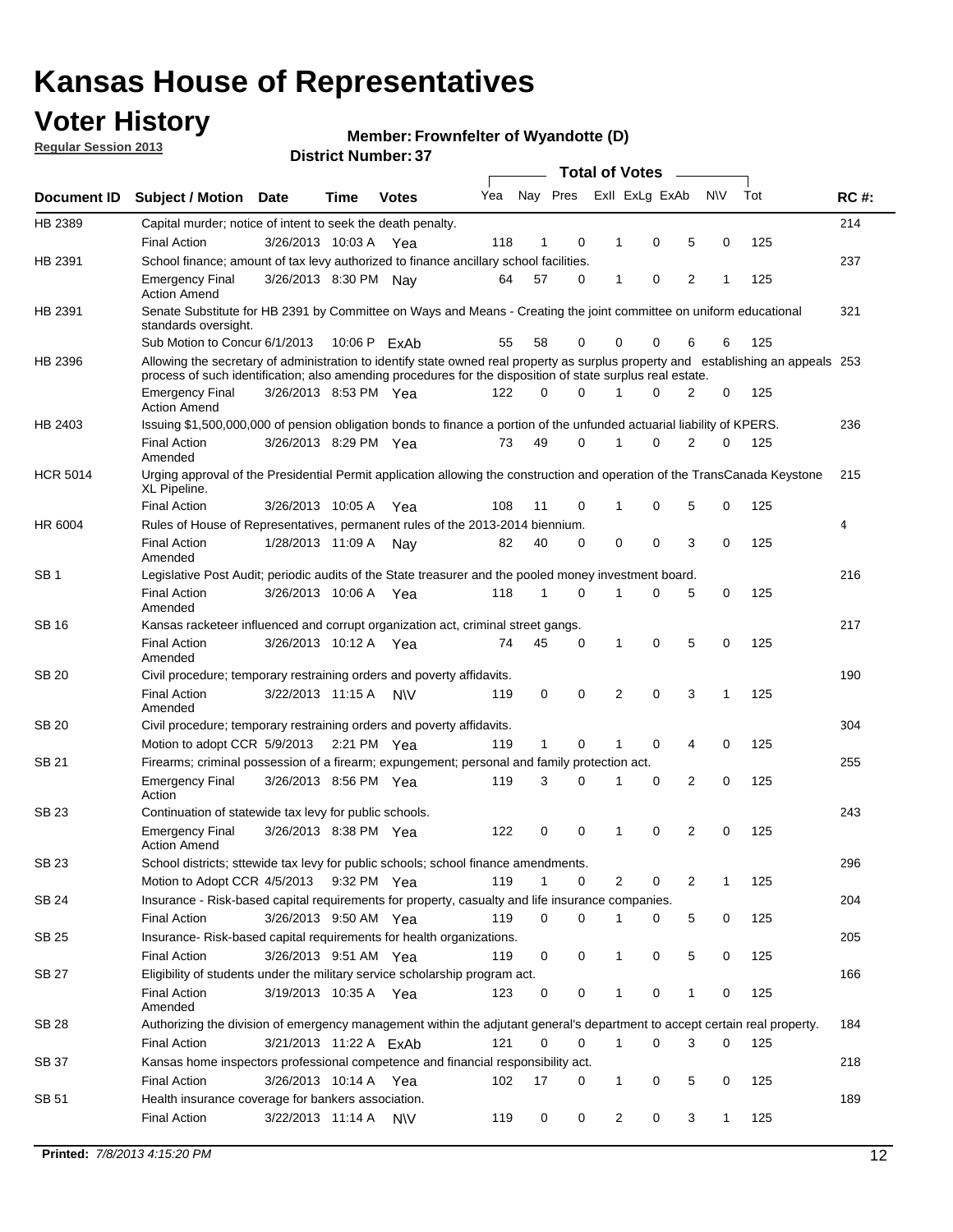## **Voter History**

**Member: Frownfelter of Wyandotte (D)** 

**Regular Session 2013**

|              |                                                                                                                                                                                                                                                                                                                                                                         |                       |               |              |     | <b>Total of Votes</b> |             |                |   |                |              |     |             |  |
|--------------|-------------------------------------------------------------------------------------------------------------------------------------------------------------------------------------------------------------------------------------------------------------------------------------------------------------------------------------------------------------------------|-----------------------|---------------|--------------|-----|-----------------------|-------------|----------------|---|----------------|--------------|-----|-------------|--|
| Document ID  | <b>Subject / Motion Date</b>                                                                                                                                                                                                                                                                                                                                            |                       | Time          | <b>Votes</b> | Yea | Nay Pres              |             | Exll ExLg ExAb |   |                | <b>NV</b>    | Tot | <b>RC#:</b> |  |
| SB 52        | Mortgage interest rate cap increase.                                                                                                                                                                                                                                                                                                                                    |                       |               |              |     |                       |             |                |   |                |              |     | 238         |  |
|              | <b>Emergency Final</b><br>Action                                                                                                                                                                                                                                                                                                                                        | 3/26/2013 8:32 PM Yea |               |              | 120 | 2                     | 0           | 1              | 0 | 2              | 0            | 125 |             |  |
| <b>SB 56</b> | Transferring the recognition of county fair associations from the secretary of agriculture to the board of county<br>commissioners.                                                                                                                                                                                                                                     |                       |               |              |     |                       |             |                |   |                |              |     | 191         |  |
|              | <b>Final Action</b><br>Amended                                                                                                                                                                                                                                                                                                                                          | 3/22/2013 11:21 A     |               | <b>NV</b>    | 119 | 0                     | 0           | $\overline{2}$ | 0 | 3              |              | 125 |             |  |
| <b>SB 57</b> | Substitute for SB 57 by Committee on Agriculture - Agriculture; powers and duties of the department of agriculture relating to<br>poultry improvement plan and domesticated deer.                                                                                                                                                                                       |                       |               |              |     |                       |             |                |   |                |              |     | 192         |  |
|              | Final Action Sub Bill 3/22/2013 11:24 A<br>Amended                                                                                                                                                                                                                                                                                                                      |                       |               | <b>NV</b>    | 79  | 40                    | 0           | 2              | 0 | 3              | -1           | 125 |             |  |
| <b>SB 57</b> | Substitute for SB 57 by Committee on Agriculture - Agriculture; powers and duties of the department of agriculture relating to<br>poultry improvement plan, stockyards and domesticated deer.                                                                                                                                                                           |                       |               |              |     |                       |             |                |   |                |              |     | 262         |  |
|              | Motion to adopt CCR 4/4/2013                                                                                                                                                                                                                                                                                                                                            |                       | $2:18$ PM Yea |              | 80  | 42                    | 0           | 1              | 0 | 2              | 0            | 125 |             |  |
| SB 58        | Sentencing for unlawful manufacturing of controlled substances.                                                                                                                                                                                                                                                                                                         |                       |               |              |     |                       |             |                |   |                |              |     | 219         |  |
|              | <b>Final Action</b>                                                                                                                                                                                                                                                                                                                                                     | 3/26/2013 10:15 A     |               | Yea          | 119 | 0                     | $\mathbf 0$ | 1              | 0 | 5              | 0            | 125 |             |  |
| SB 59        | Attorney general; reward for information.                                                                                                                                                                                                                                                                                                                               |                       |               |              |     |                       |             |                |   |                |              |     | 193         |  |
|              | <b>Final Action</b>                                                                                                                                                                                                                                                                                                                                                     | 3/22/2013 11:25 A     |               | <b>NV</b>    | 119 | 0                     | $\mathbf 0$ | $\overline{2}$ | 0 | 3              | $\mathbf{1}$ | 125 |             |  |
| SB 62        | Making gas pipeline safety terminology consistent with federal regulations.                                                                                                                                                                                                                                                                                             |                       |               |              |     |                       |             |                |   |                |              |     | 163         |  |
|              | <b>Final Action</b>                                                                                                                                                                                                                                                                                                                                                     | 3/19/2013 10:32 A     |               | Yea          | 123 | 0                     | 0           | 1              | 0 | 1              | 0            | 125 |             |  |
| SB 63        | Elections; voting crimes, penalties and prosecution.                                                                                                                                                                                                                                                                                                                    |                       |               |              |     |                       |             |                |   |                |              |     | 246         |  |
|              | <b>Emergency Final</b><br><b>Action Amend</b>                                                                                                                                                                                                                                                                                                                           | 3/26/2013 8:42 PM Nav |               |              | 69  | 53                    | $\mathbf 0$ | 1              | 0 | $\overline{2}$ | 0            | 125 |             |  |
| SB 68        | Driver's license examinations; locations.                                                                                                                                                                                                                                                                                                                               |                       |               |              |     |                       |             |                |   |                |              |     | 220         |  |
|              | <b>Final Action</b>                                                                                                                                                                                                                                                                                                                                                     | 3/26/2013 10:16 A     |               | Yea          | 116 | 3                     | 0           | 1              | 0 | 5              | 0            | 125 | 167         |  |
| SB 69        | Motor vehicles; vehicle registration and license plates.<br><b>Final Action</b>                                                                                                                                                                                                                                                                                         | 3/19/2013 10:37 A     |               |              | 117 | 6                     | 0           | 1              | 0 | 1              | 0            | 125 |             |  |
| SB 74        | Prison-made goods act; prohibiting prisoner production of manufactured or modular homes.                                                                                                                                                                                                                                                                                |                       |               | Yea          |     |                       |             |                |   |                |              |     | 221         |  |
|              | <b>Final Action</b>                                                                                                                                                                                                                                                                                                                                                     | 3/26/2013 10:19 A     |               |              | 87  | 32                    | 0           | 1              | 0 | 5              | 0            | 125 |             |  |
| SB 75        | Record requirements and civil penalties relating to sales of plastic bulk merchandise containers.                                                                                                                                                                                                                                                                       |                       |               | Nay          |     |                       |             |                |   |                |              |     | 222         |  |
|              | <b>Final Action</b>                                                                                                                                                                                                                                                                                                                                                     | 3/26/2013 10:21 A     |               | Yea          | 101 | 18                    | 0           | 1              | 0 | 5              | 0            | 125 |             |  |
| SB 81        | Open records; requests for criminal justice information; restriction of certain officials' information from publicly accessible                                                                                                                                                                                                                                         |                       |               |              |     |                       |             |                |   |                |              |     | 194         |  |
|              | records.<br><b>Final Action</b>                                                                                                                                                                                                                                                                                                                                         | 3/22/2013 11:27 A     |               | <b>NV</b>    | 119 | 0                     | 0           | 2              | 0 | 3              | 1            | 125 |             |  |
|              | Amended                                                                                                                                                                                                                                                                                                                                                                 |                       |               |              |     |                       |             |                |   |                |              |     |             |  |
| SB 83        | House Substitute for SB 83 by Committee on Taxation - Income tax deductions and modifications; severance tax; sales tax;<br>delinquent tax liabilities.                                                                                                                                                                                                                 |                       |               |              |     |                       |             |                |   |                |              |     | 187         |  |
|              | Final Action Sub Bill 3/21/2013 11:30 A ExAb                                                                                                                                                                                                                                                                                                                            |                       |               |              | 96  | 25                    | 0           | 1              | 0 | 3              | 0            | 125 |             |  |
| SB 83        | House Substitute for SB 83 by Committee on Taxation--Income tax deductions and modifications; severance tax; sales tax and 260<br>compensating use tax, preseumptions relating to nexus; property tax, exemptions, new automobile manufacturinge property;<br>taxation of watercraft; leased commercial and industrial property appeals; correction of clerical errors. |                       |               |              |     |                       |             |                |   |                |              |     |             |  |
|              | Motion to adopt CCR 4/3/2013<br>House Substitute for SB 84 by Committee on Taxation - Reduction to state income tax rates based on selected actual state                                                                                                                                                                                                                |                       | 10:35 A Yea   |              | 104 | 15                    | $\Omega$    | $\mathbf{1}$   | 0 | 3              | 2            | 125 |             |  |
| SB 84        | general fund receipts computations; distribution of revenues from sales and compensating use tax; reduction of<br>Final Action Sub Bill 3/21/2013 11:34 A ExAb                                                                                                                                                                                                          |                       |               |              | 82  | 39                    | $\Omega$    |                | 0 | 3              | $\Omega$     | 125 | 188         |  |
|              | Amended                                                                                                                                                                                                                                                                                                                                                                 |                       |               |              |     |                       |             |                |   |                |              |     |             |  |
| SB 84        | House Substitute for SB 84 -- Reduction to state income tax rates based on selected actual state general fund receipts<br>computations; reduction of itemized deductions.                                                                                                                                                                                               |                       |               |              |     |                       |             |                |   |                |              |     | 317         |  |
|              | Motion to adopt CCR 5/28/2013 2:32 PM Nav                                                                                                                                                                                                                                                                                                                               |                       |               |              | 42  | 71                    | 0           |                | 0 | 9              | 2            | 125 |             |  |
| SB 84        | House Substitute for SB 84 -- Reduction to state income tax rates based on selected actual state general fund receipts<br>computations; reduction of itemized deductions.                                                                                                                                                                                               |                       |               |              |     |                       |             |                |   |                |              |     | 319         |  |
|              | Motion to adopt CCR 5/30/2013 9:14 PM Nay                                                                                                                                                                                                                                                                                                                               |                       |               |              | 18  | 94                    | 0           | 1              | 0 | 9              | 3            | 125 |             |  |
| SB 85        | Motor vehicle insurance; providing proof of insurance by cellular phone or portable electronic device.                                                                                                                                                                                                                                                                  |                       |               |              |     |                       |             |                |   |                |              |     | 175         |  |
|              | <b>Final Action</b>                                                                                                                                                                                                                                                                                                                                                     | 3/20/2013 10:25 A Yea |               |              | 123 | 0                     | 0           |                | 0 | 1              | 0            | 125 |             |  |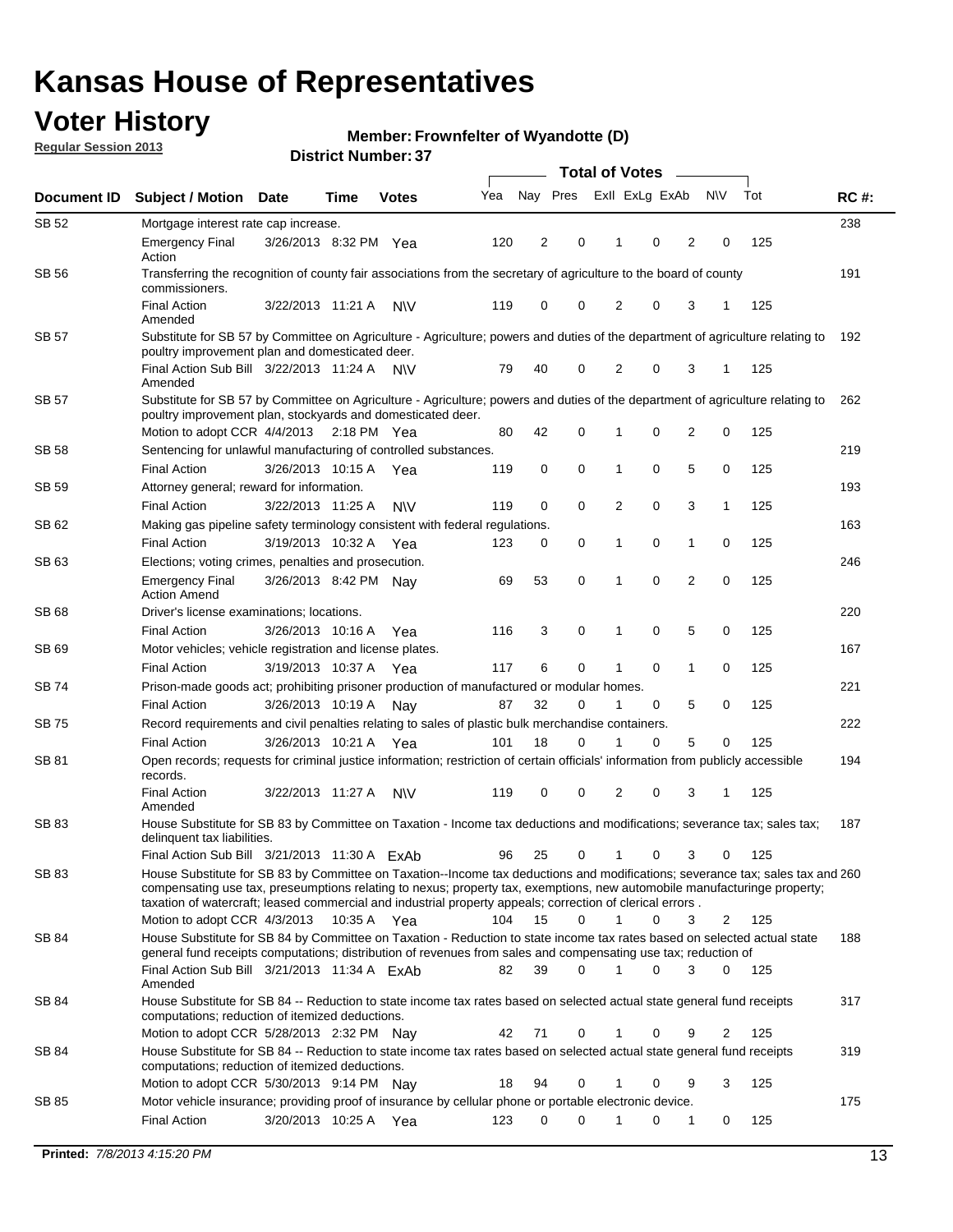## **Voter History**

**Regular Session 2013**

#### **Member: Frownfelter of Wyandotte (D)**

| Document ID   |                                                                                                       |                                                                                                      |         |              |     |                |              |                |                |                |              |     |             |
|---------------|-------------------------------------------------------------------------------------------------------|------------------------------------------------------------------------------------------------------|---------|--------------|-----|----------------|--------------|----------------|----------------|----------------|--------------|-----|-------------|
|               | <b>Subject / Motion Date</b>                                                                          |                                                                                                      | Time    | <b>Votes</b> | Yea | Nay Pres       |              |                | Exll ExLg ExAb |                | N\V          | Tot | <b>RC#:</b> |
| <b>SB 88</b>  | Increasing the children's advocacy center assessment fee.                                             |                                                                                                      |         |              |     |                |              |                |                |                |              |     | 223         |
|               | <b>Final Action</b><br>Amended                                                                        | 3/26/2013 10:22 A                                                                                    |         | Yea          | 118 | $\mathbf{1}$   | 0            | 1              | 0              | 5              | 0            | 125 |             |
| SB 96         | Motor vehicles; counties with multiple registration facilities; additional registration fee.          |                                                                                                      |         |              |     |                |              |                |                |                |              |     | 224         |
|               | <b>Final Action</b><br>Amended                                                                        | 3/26/2013 10:24 A                                                                                    |         | Yea          | 106 | 12             | 0            | 1              | 0              | 5              | 1            | 125 |             |
| SB 96         | Additional motor vehicle registration fees.                                                           |                                                                                                      |         |              |     |                |              |                |                |                |              |     | 263         |
|               | Motion to adopt CCR 4/4/2013 2:21 PM                                                                  |                                                                                                      |         | Yea          | 114 | 8              | 0            | 1              | $\mathbf 0$    | 2              | 0            | 125 |             |
| SB 102        | Requiring the state treasurer to provide a list of daily deposits to the secretary of administration. |                                                                                                      |         |              |     |                |              |                |                |                |              |     | 195         |
|               | <b>Final Action</b><br>Amended                                                                        | 3/22/2013 11:28 A                                                                                    |         | <b>NV</b>    | 119 | 0              | $\Omega$     | $\overline{2}$ | 0              | 3              | 1            | 125 |             |
| SB 102        | Enacting the second amendment protection act.                                                         |                                                                                                      |         |              |     |                |              |                |                |                |              |     | 295         |
|               |                                                                                                       | $\overline{2}$<br>2<br>0<br>0<br>1<br>125<br>Motion to Adopt CCR 4/5/2013<br>96<br>24<br>9:20 PM Yea |         |              |     |                |              |                |                |                |              |     |             |
| SB 111        | Establishing Native American legislative day at the capitol; awarding of high school diplomas.        |                                                                                                      |         |              |     |                |              |                |                |                |              |     |             |
|               | <b>Emergency Final</b><br><b>Action Amend</b>                                                         | 3/26/2013 8:41 PM Yea                                                                                |         |              | 122 | 0              | 0            |                | 0              | 2              | 0            | 125 |             |
| <b>SB 113</b> | Credit unions; changes in certain loan limitations.                                                   |                                                                                                      |         |              |     |                |              |                |                |                |              |     | 234         |
|               | Emergency Final<br>Action                                                                             | 3/26/2013 8:25 PM Yea                                                                                |         |              | 122 | $\mathbf 0$    | 0            | 1              | 0              | $\overline{2}$ | 0            | 125 |             |
| <b>SB 118</b> | Relating to law enforcement reporting and investigation of missing persons.                           |                                                                                                      |         |              |     |                |              |                |                |                |              |     | 225         |
|               | <b>Final Action</b>                                                                                   | 3/26/2013 10:25 A Yea                                                                                |         |              | 119 | 0              | 0            | 1              | 0              | 5              | 0            | 125 |             |
| SB 120        | Enacting the Kansas farmers' market promotion act.                                                    |                                                                                                      |         |              |     |                |              |                |                |                |              |     | 196         |
|               | <b>Final Action</b><br>Amended                                                                        | 3/22/2013 11:31 A                                                                                    |         | <b>NV</b>    | 68  | 51             | 0            | $\overline{2}$ | $\mathbf 0$    | 3              | 1            | 125 |             |
| <b>SB 122</b> | Kansas administrative procedure act; service of order or notice.                                      |                                                                                                      |         |              |     |                |              |                |                |                |              |     | 226         |
|               | <b>Final Action</b><br>Amended                                                                        | 3/26/2013 10:26 A                                                                                    |         | Yea          | 119 | 0              | 0            | 1              | $\mathbf 0$    | 5              | 0            | 125 |             |
| SB 122        | Elections; unauthorized voting disclosures.                                                           |                                                                                                      |         |              |     |                |              |                |                |                |              |     |             |
|               | Motion to Adopt CCR 4/5/2013 6:23 PM                                                                  |                                                                                                      |         | Nav          | 89  | 31             | 0            | 2              | 0              | 2              | $\mathbf{1}$ | 125 |             |
| SB 124        | Amending the Kansas restraint of trade act.                                                           |                                                                                                      |         |              |     |                |              |                |                |                |              |     | 227         |
|               | <b>Final Action</b><br>Amended                                                                        | 3/26/2013 10:27 A                                                                                    |         | Yea          | 116 | $\overline{2}$ | $\mathbf{1}$ | 1              | $\mathbf 0$    | 5              | 0            | 125 |             |
| SB 124        | Amending the Kansas restraint of trade act.                                                           |                                                                                                      |         |              |     |                |              |                |                |                |              |     | 273         |
|               | Motion to Adopt CCR 4/5/2013                                                                          |                                                                                                      | 11:06 A | Nav          | 97  | 23             | 0            | 2              | 0              | 2              | $\mathbf{1}$ | 125 |             |
| SB 128        | Career technical education incentive program amendments.                                              |                                                                                                      |         |              |     |                |              |                |                |                |              | 168 |             |
|               | <b>Final Action</b><br>Amended                                                                        | 3/19/2013 10:39 A                                                                                    |         | Yea          | 123 | 0              | 0            | 1              | 0              | $\mathbf{1}$   | 0            | 125 |             |
| SB 129        | Bank commissioner; certain fees and hearing costs.                                                    |                                                                                                      |         |              |     |                |              |                |                |                |              |     | 254         |
|               | Emergency Final<br><b>Action Amend</b>                                                                | 3/26/2013 8:55 PM Yea                                                                                |         |              | 110 | 12             | 0            | 1              | 0              | 2              | 0            | 125 |             |
| SB 129        | Mortgage interest rate cap increase.                                                                  |                                                                                                      |         |              |     |                |              |                |                |                |              |     | 272         |
|               | Motion to Adopt CCR 4/5/2013                                                                          |                                                                                                      | 10:42 A | Yea          | 121 | $\mathbf 0$    | 0            | 2              | 0              | $\overline{2}$ | 0            | 125 |             |
| SB 135        | Transferring boiler inspection duties from the department of labor to the state fire marshal.         |                                                                                                      |         |              |     |                |              |                |                |                |              |     | 228         |
|               | <b>Final Action</b>                                                                                   | 3/26/2013 10:28 A                                                                                    |         | Nay          | 114 | 5              | 0            | 1              | 0              | 5              | 0            | 125 |             |
| SB 136        | Providing veterans designation on driver's licenses and nondriver identification cards.               |                                                                                                      |         |              |     |                |              |                |                |                |              |     | 244         |
|               | Emergency Final<br><b>Action Amend</b>                                                                | 3/26/2013 8:39 PM Yea                                                                                |         |              | 119 | 3              | 0            | 1              | 0              | $\overline{2}$ | 0            | 125 |             |
| SB 139        | Kansas money transmitter act.                                                                         |                                                                                                      |         |              |     |                |              |                |                |                |              |     | 229         |
|               | <b>Final Action</b>                                                                                   | 3/26/2013 10:30 A                                                                                    |         | Yea          | 117 | 1              | $\mathbf{1}$ | 1              | 0              | 5              | 0            | 125 |             |
| SB 142        | Abortion; concerning civil actions related to abortion.                                               |                                                                                                      |         |              |     |                |              |                |                |                |              |     | 241         |
|               | Emergency Final<br>Action                                                                             | 3/26/2013 8:36 PM Nay                                                                                |         |              | 89  | 33             | $\mathbf 0$  | 1              | 0              | $\overline{c}$ | 0            | 125 |             |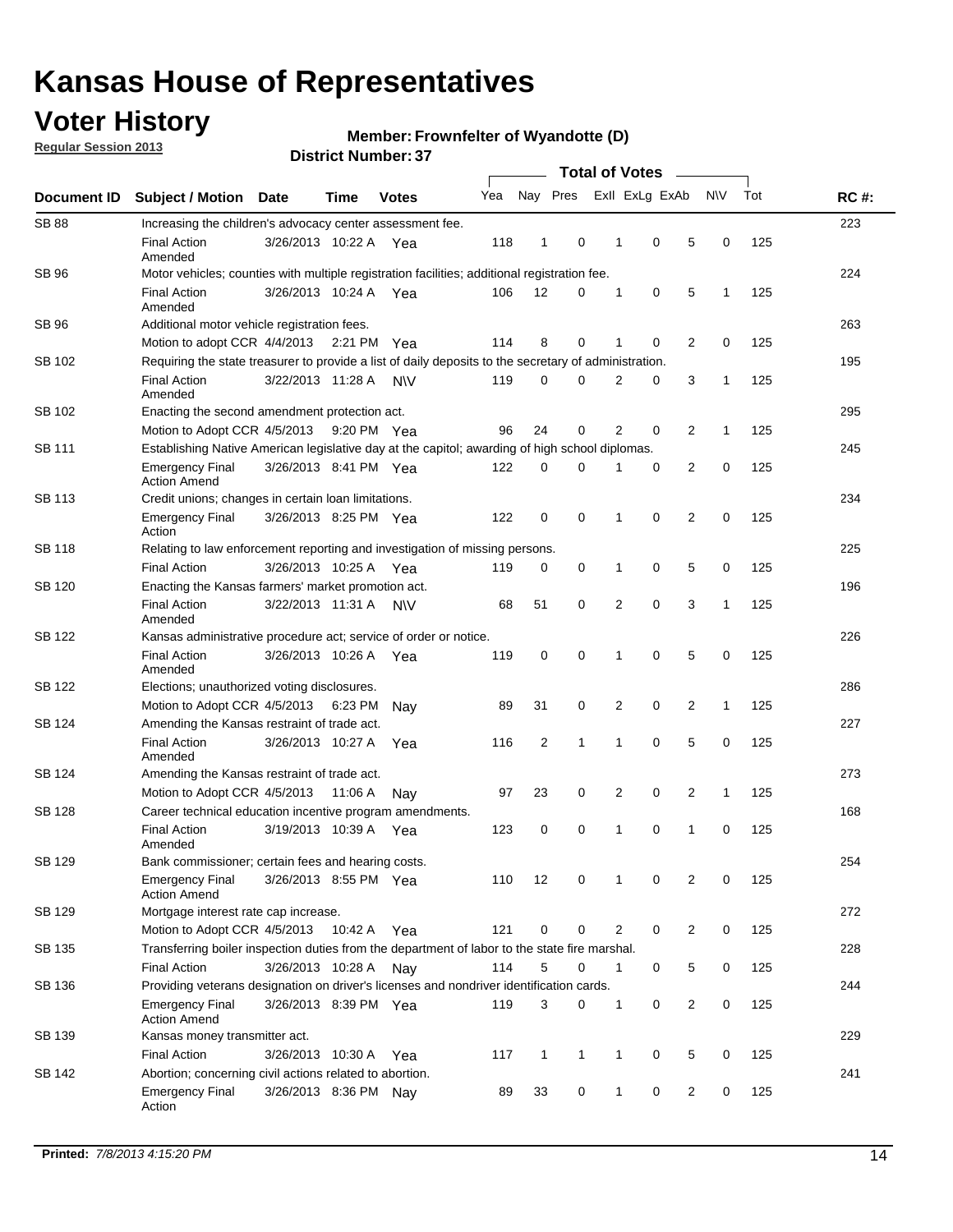## **Voter History**

**Member: Frownfelter of Wyandotte (D)** 

**Regular Session 2013**

|                 |                                                                                                                                                                                                       |                        |                       |              | <b>Total of Votes</b> |          |   |                |   |                |           |     |             |
|-----------------|-------------------------------------------------------------------------------------------------------------------------------------------------------------------------------------------------------|------------------------|-----------------------|--------------|-----------------------|----------|---|----------------|---|----------------|-----------|-----|-------------|
| Document ID     | <b>Subject / Motion</b>                                                                                                                                                                               | <b>Date</b>            | Time                  | <b>Votes</b> | Yea                   | Nay Pres |   | Exll ExLg ExAb |   |                | <b>NV</b> | Tot | <b>RC#:</b> |
| SB 149          | 239<br>Drug screening for recipients of cash assistance and unemployment benefits.                                                                                                                    |                        |                       |              |                       |          |   |                |   |                |           |     |             |
|                 | <b>Emergency Final</b><br><b>Action Amend</b>                                                                                                                                                         | 3/26/2013 8:33 PM Yea  |                       |              | 106                   | 16       | 0 | 1              | 0 | 2              | 0         | 125 |             |
| SB 164          | Relating to the director of vehicles regulating providers of motor vehicle functions.                                                                                                                 |                        |                       |              |                       |          |   |                |   |                |           |     | 247         |
|                 | Emergency Final<br><b>Action Amend</b>                                                                                                                                                                | 3/26/2013 8:43 PM Yea  |                       |              | 117                   | 5        | 0 | 1              | 0 | $\overline{2}$ | 0         | 125 |             |
| SB 164          | Relating to the director of vehicles regulating providers of motor vehicle functions.                                                                                                                 |                        |                       |              |                       |          |   |                |   |                |           |     | 268         |
|                 | Motion to adopt CCR 4/4/2013                                                                                                                                                                          |                        | 5:32 PM Yea           |              | 111                   | 9        | 0 | $\mathbf{1}$   | 0 | 2              | 2         | 125 |             |
| SB 166          | Insurers supervision, rehabilitation and liquidation act; derivatives.                                                                                                                                |                        |                       |              |                       |          |   |                |   |                |           |     | 206         |
|                 | <b>Final Action</b>                                                                                                                                                                                   | 3/26/2013 9:52 AM Yea  |                       |              | 119                   | 0        | 0 | 1              | 0 | 5              | 0         | 125 |             |
| SB 168          | Limiting nuisance actions against certain agricultural activities.                                                                                                                                    |                        |                       |              |                       |          |   |                |   |                |           |     | 169         |
|                 | Final Action<br>Amended                                                                                                                                                                               | 3/19/2013 10:40 A Yea  |                       |              | 111                   | 12       | 0 | 1              | 0 | 1              | 0         | 125 |             |
| SB 168          | Limiting nuisance actions against certain agricultural activities.                                                                                                                                    |                        |                       |              |                       |          |   |                |   |                |           |     | 264         |
|                 | Motion to adopt CCR 4/4/2013                                                                                                                                                                          |                        | $2:30 \text{ PM}$ Yea |              | 110                   | 12       | 0 | 1              | 0 | $\overline{2}$ | 0         | 125 |             |
| SB 171          | School districts; amendments to Kansas uniform financial accounting and reporting act.                                                                                                                |                        |                       |              |                       |          |   |                |   |                |           |     | 248         |
|                 | <b>Emergency Final</b><br><b>Action Amend</b>                                                                                                                                                         | 3/26/2013 8:44 PM Yea  |                       |              | 122                   | 0        | 0 | 1              | 0 | $\overline{2}$ | 0         | 125 |             |
| SB 171          | School districts; amendments to Kansas uniform financial accounting and reporting act.                                                                                                                |                        |                       |              |                       |          |   |                |   |                |           |     | 285         |
|                 | Motion to Adopt CCR 4/5/2013 6:19 PM Nay                                                                                                                                                              |                        |                       |              | 63                    | 57       | 0 | 2              | 0 | $\overline{2}$ | 1         | 125 |             |
| SB 171          | Appropriations for FY 2013, FY 2014, FY 2015, FY 2016, FY 2017 and FY 2018 for various state agencies; capital<br>improvement projects; claims against the state.                                     |                        |                       |              |                       |          |   |                |   |                |           |     | 320         |
|                 | Motion to adopt CCR 6/1/2013                                                                                                                                                                          |                        | 4:30 PM ExAb          |              | 63                    | 51       | 0 | 0              | 0 | 8              | 3         | 125 |             |
| SB 187          | Establishing the workers compensation and employment security boards nominating committee; administrative law judge<br>appointment; workers compensation appeals board.                               |                        |                       |              |                       |          |   |                |   |                |           |     | 242         |
|                 | <b>Emergency Final</b><br>Action Amend                                                                                                                                                                | 3/26/2013 8:37 PM Nay  |                       |              | 88                    | 34       | 0 | 1              | 0 | 2              | 0         | 125 |             |
| SB 187          | Amending workers compensation law provisions; establishing the workers compensation and employment security boards<br>nominating committee; notice requirements; workplace health and safety program. |                        |                       |              |                       |          |   |                |   |                |           |     | 274         |
|                 | Motion to Adopt CCR 4/5/2013                                                                                                                                                                          |                        | 11:26 A               | Nav          | 89                    | 31       | 0 | 2              | 0 | 3              | 0         | 125 |             |
| SB 199          | University of Kansas medical center; midwest center for stem cell therapy.                                                                                                                            |                        |                       |              |                       |          |   |                |   |                |           |     | 235         |
|                 | <b>Emergency Final</b><br><b>Action Amend</b>                                                                                                                                                         | 3/26/2013 8:26 PM Nay  |                       |              | 90                    | 32       | 0 | 1              | 0 | 2              | 0         | 125 |             |
| SB 199          | Health care; stem cell therapy and unused medications.                                                                                                                                                |                        |                       |              |                       |          |   |                |   |                |           |     | 290         |
|                 | Motion to Adopt CCR 4/5/2013                                                                                                                                                                          |                        | 7:52 PM Nay           |              | 90                    | 30       | 0 | 2              | 0 | $\overline{2}$ | 1         | 125 |             |
| SB 216          | Allowing a public building commission to acquire land for a municipal university similar to what such commission is currently<br>allowed to do for any state university.                              |                        |                       |              |                       |          |   |                |   |                |           |     | 185         |
|                 | <b>Final Action</b>                                                                                                                                                                                   | 3/21/2013 11:23 A ExAb |                       |              | 121                   | 0        | 0 | 1              | 0 | 3              | 0         | 125 |             |
| SB 246          | Reconciling amendments to certain statutes.                                                                                                                                                           |                        |                       |              |                       |          |   |                |   |                |           |     | 315         |
|                 | <b>Emergency Final</b><br>Action                                                                                                                                                                      | 5/23/2013 2:14 PM Yea  |                       |              | 111                   | 0        | 0 | 1              | 0 | 8              | 5         | 125 |             |
| <b>SCR 1604</b> | Joint rules for the Senate and House of Representatives, 2013-2014.                                                                                                                                   |                        |                       |              |                       |          |   |                |   |                |           |     | 5           |
|                 | <b>Final Action</b><br>Amended                                                                                                                                                                        | 1/28/2013 11:12 A      |                       | Nay          | 81                    | 41       | 0 | 0              | 0 | 3              | 0         | 125 |             |
| <b>SCR 1606</b> | Honoring pregnancy maintenance resource centers.                                                                                                                                                      |                        |                       |              |                       |          |   |                |   |                |           |     | 240         |
|                 | Emergency Final<br>Action                                                                                                                                                                             | 3/26/2013 8:34 PM Yea  |                       |              | 122                   | 0        | 0 | 1              | 0 | 2              | 0         | 125 |             |